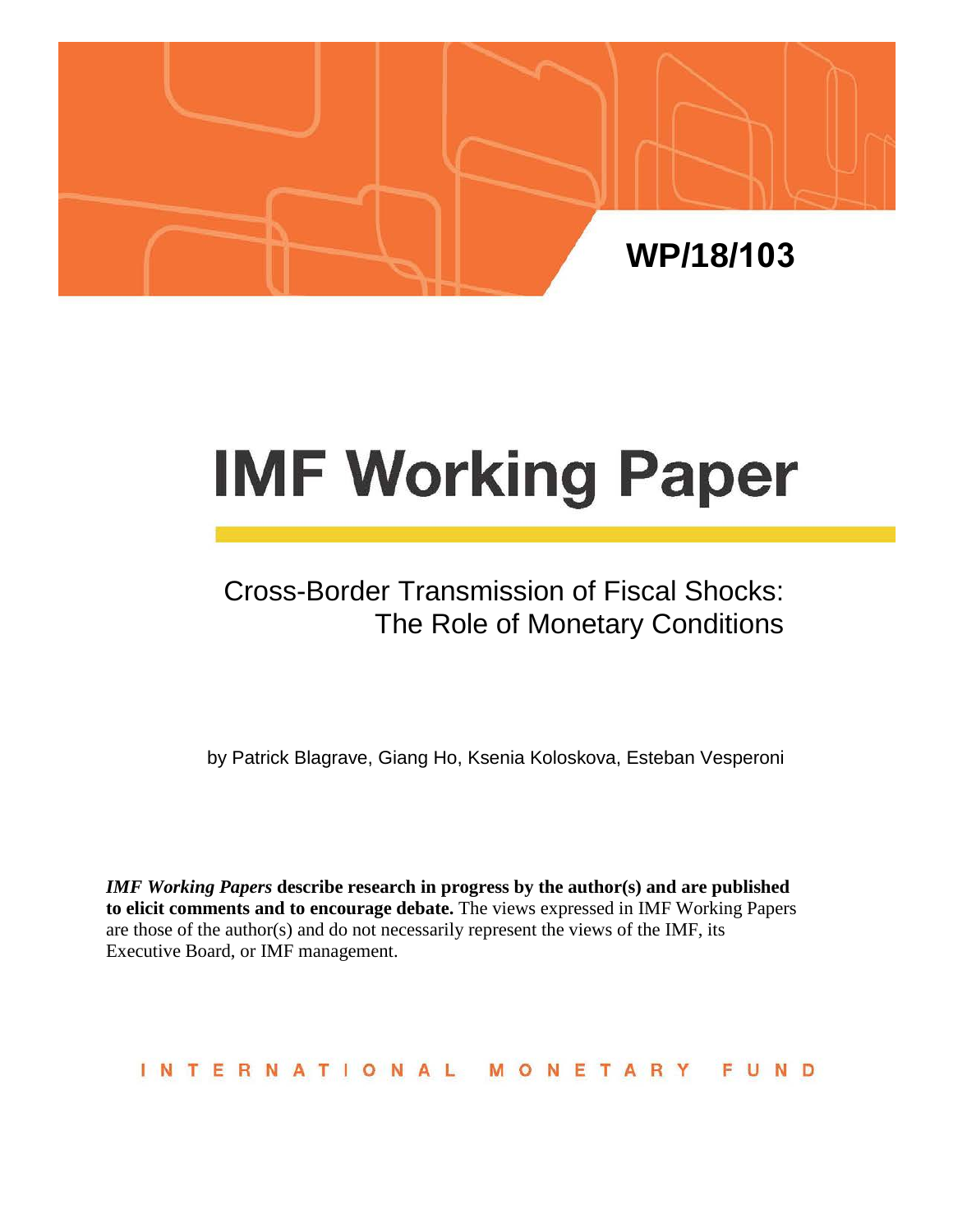#### **IMF Working Paper**

#### Research Department

#### **Cross-Border Transmission of Fiscal Shocks: The Role of Monetary Conditions**

#### **Prepared by Patrick Blagrave, Giang Ho, Ksenia Koloskova, Esteban Vesperoni[1](#page-1-0)**

Authorized for distribution by Helge Berger

May 2018

<span id="page-1-1"></span>*IMF Working Papers* **describe research in progress by the author(s) and are published to elicit comments and to encourage debate.** The views expressed in IMF Working Papers are those of the author(s) and do not necessarily represent the views of the IMF, its Executive Board, or IMF management.

#### **Abstract**

Fiscal stimulus was widely advocated during the global crisis, a period characterized by monetary policy constrained by the effective lower bound (ELB) in many countries, in part because of expected positive spillovers. Standard New Keynesian models predict the crossborder transmission of fiscal shocks is stronger when monetary policy is constrained in recipients. However, the empirical evidence is scarce. This paper bridges this gap by looking at the impact of fiscal shocks in systemic (source) economies on output and demand components in a large group of (recipient) countries, under different monetary policy conditions. Empirical results are compared to simulations with a state-of-the-art estimated open-economy New Keynesian model. Our results corroborate model predictions, finding larger spillovers when recipients are at the ELB, driven by stronger responses of investment and consumption relative to normal times.

JEL Classification Numbers: C33, E52, E62, H20

Keywords: Fiscal policy; monetary policy; effective lower bound; international spillovers

Author's E-Mail Address: [pblagrave@imf.org;](mailto:pblagrave@imf.org) [gho@imf.org;](mailto:gho@imf.org) [kkoloskova@imf.org;](mailto:kkoloskova@imf.org) [evesperoni@imf.org](mailto:evesperoni@imf.org) 

<span id="page-1-0"></span><sup>&</sup>lt;sup>1</sup> We thank Sung Eun Jung for excellent research support, Jesper Linde for insightful discussions and sharing model codes, as well as Helge Berger, Gian Maria Milesi-Ferretti and Maurice Obstfeld for insightful comments. This draft has also benefitted from comments received in several seminars at central banks and ministries of finance in the Euro Area, as well as the annual joint ECB-Bank of England-IMF Spillover workshop. The opinions expressed herein are solely the responsibility of the authors and should not be interpreted as reflecting those of the IMF, its Executive Board, or IMG management.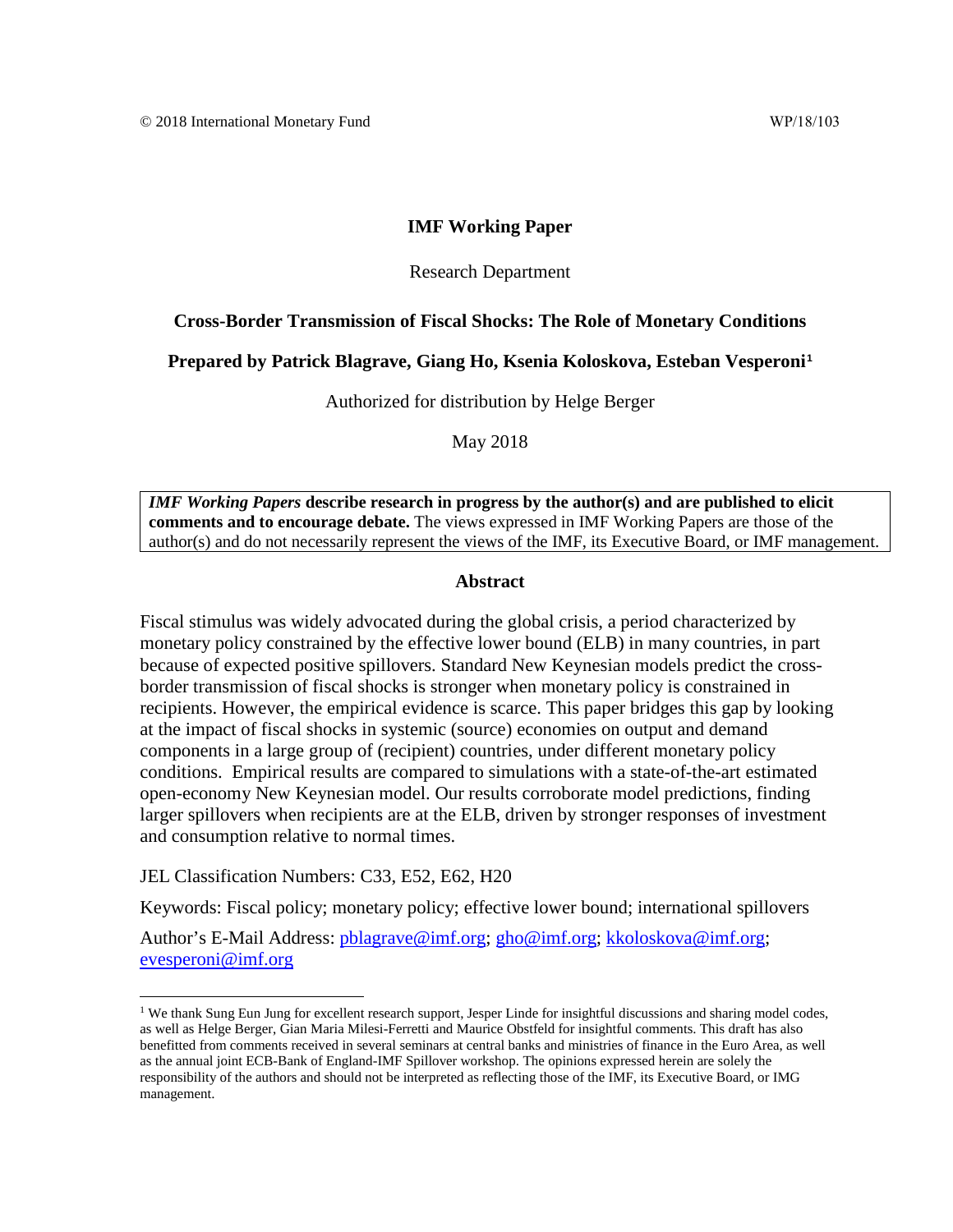# Contents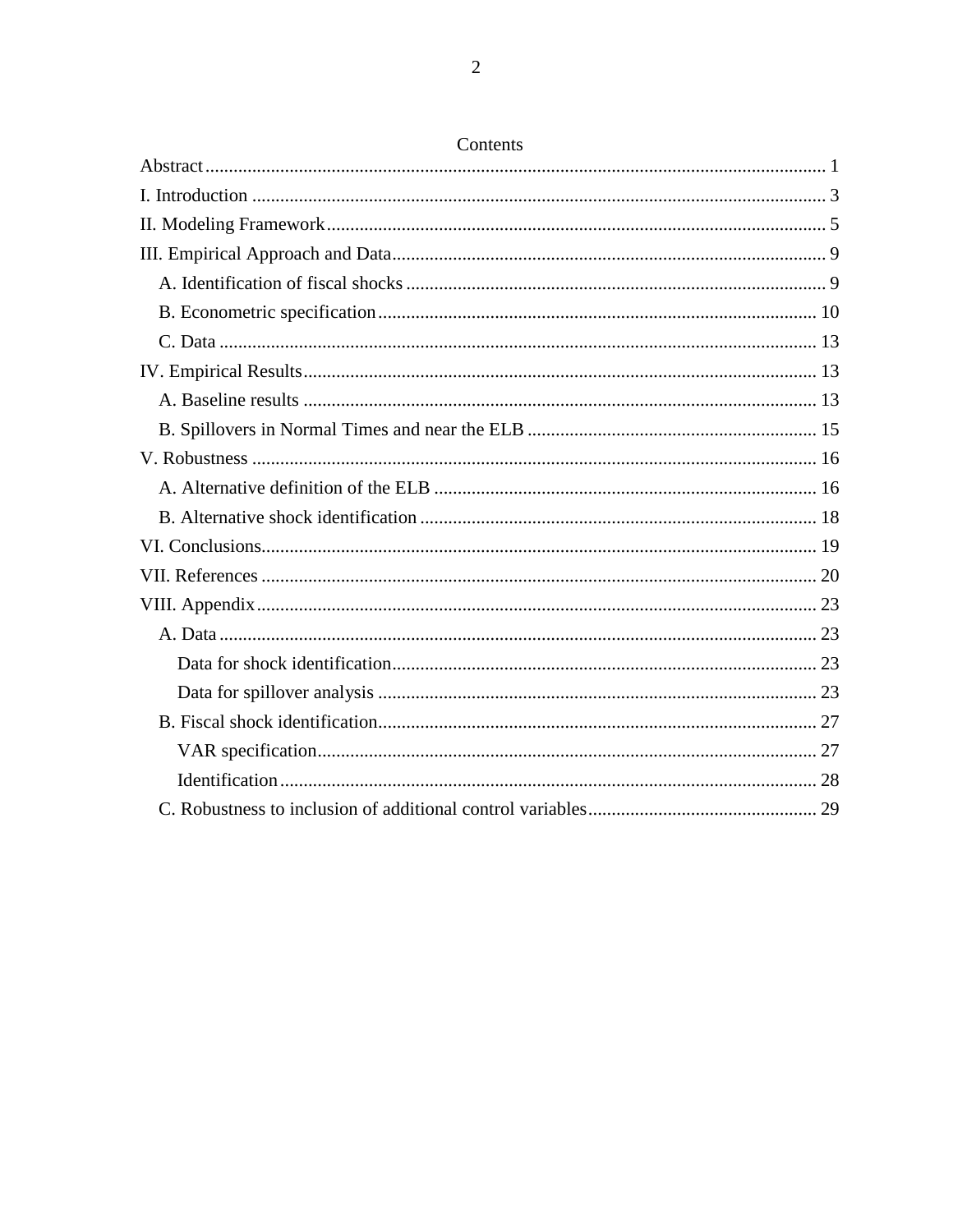#### **I. INTRODUCTION**

<span id="page-3-0"></span>Fiscal stimulus was widely advocated at the time of the global financial crisis, a period characterized by substantial economic slack and monetary policy constrained by the effective lower bound (ELB) in many countries. With the benefit of hindsight, such stimulus is believed to have had positive cross-border spillovers, which added to its effectiveness at the multinational level (see e.g. Freedman and others 2010). While the implications of the ELB for the effectiveness of fiscal policy domestically have received significant attention in the literature (see Christiano, Eichenbaum and Rebelo 2011, Eggertson 2011, and Woodford 2011, among others), the importance of monetary policy constraints for the transmission of international spillovers has been explored much less.

Model-based analysis suggests that spillovers from fiscal policy can be larger when monetary policy is accommodative, such as when constrained by the effective lower bound—in this situation a decline in real interest rates amplifies the response of domestic demand components to foreign demand shocks (Blanchard, Erceg, and Linde 2016, Erceg and Linde 2013, Freedman et al. 2010, In't Veld 2017). However, empirical literature on cross-border spillovers from fiscal shocks—and how these are transmitted—is less conclusive. Several methods for identification of fiscal shocks and a variety of econometric techniques have been used to study the overall size of spillovers from fiscal policy (Auerbach and Gorodnichenko 2013, Beetsma et. al 2006, Beetsma and Giuliodori 2011, Corsetti and Mueller 2013, Goujard 2017, Nicar 2015). These studies typically find that GDP spillovers from fiscal shocks in major economies are sizeable. However, much less is understood about the transmission of such shocks—that is, which components of recipient-country output respond more to external fiscal shocks—and how these responses are affected by different economic and policy conditions.

We bridge the gap between the model-based and empirical literature on fiscal spillovers by estimating the response of economic activity to an external fiscal shock in normal times and when monetary policy in the recipient country is near the ELB, looking not only at the response of GDP but also at that of its demand components. These results are compared to those of an estimated two-country New Keynesian model—specifically, a flexible-exchangerate version of the model of Blanchard, Erceg and Linde (2016). The model predicts that trade is the main channel of transmission in normal times, with spillovers operating through higher exports. However, when the recipient economy is at the ELB, spillovers are larger and are propagated through lower real interest rates in the recipient, which leads to somewhat stronger consumption and much stronger investment. Our empirical analysis corroborates these model-based predictions.

More specifically, we estimate spillovers from tax and spending shocks in five major economies— France, Germany, Japan, United Kingdom, and United States—onto a sample of 55 advanced and emerging economies in normal times and when interest rates in recipient countries were close to zero. Our main findings are: (i) fiscal spillovers are larger when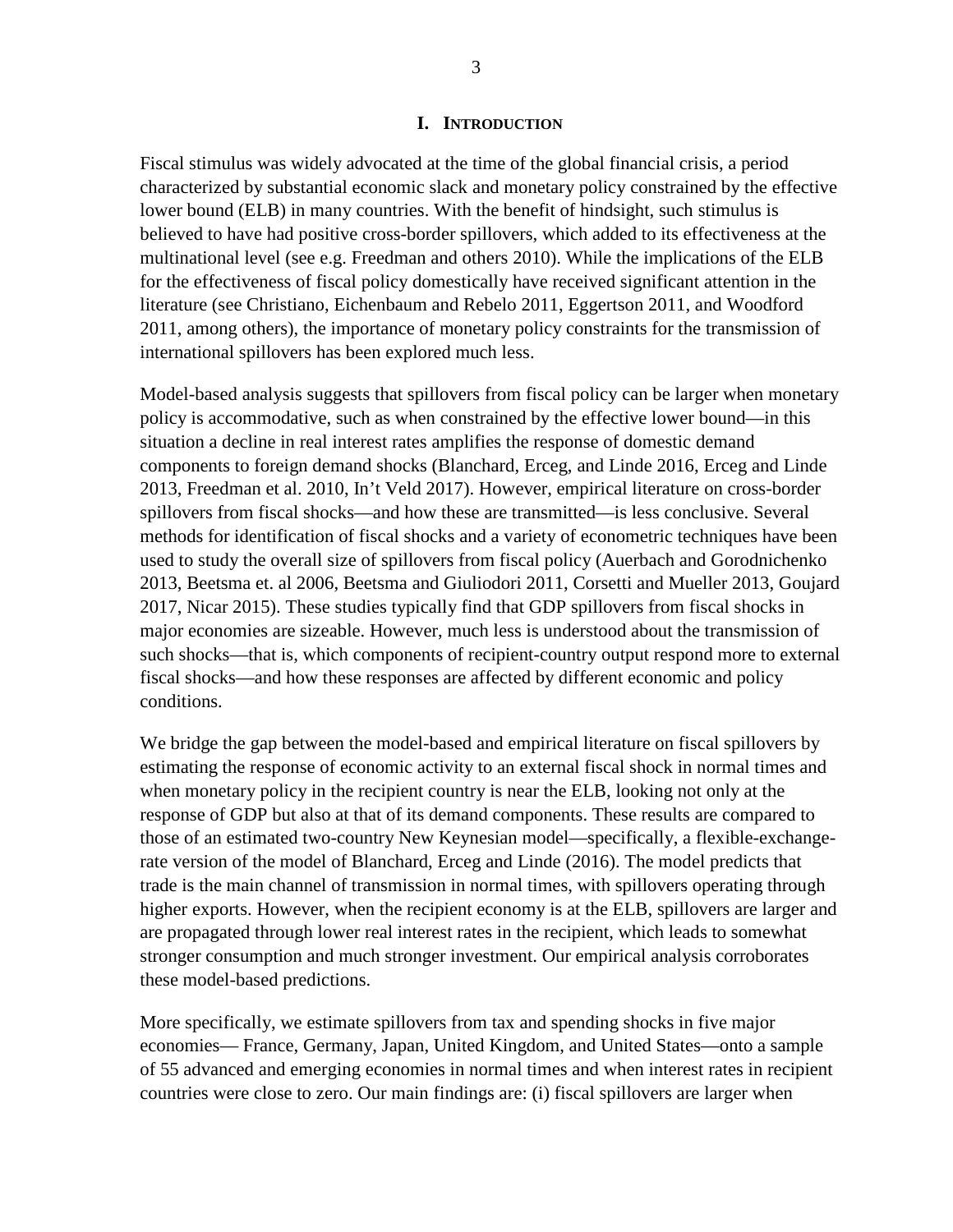monetary policy is accommodative in recipient economies; (ii) the response of various output components shows that these larger spillovers are driven by stronger responses of investment and consumption relative to normal times, confirming the transmission mechanisms in a standard New Keynesian two-country model; and (iii) the fiscal instrument matters, as spillovers from spending shocks are larger than those from tax shocks, which is in line with the size of respective domestic multipliers generally found in the literature. Our findings are derived for a wider variety of fiscal shocks—both spending and tax shocks covering both expansions and consolidations—and a broader sample of recipient countries than in previous studies in the literature.

Evidence in support of non-linearities in transmission of fiscal spillovers is mixed in the literature. Faccini et. al (2016) and Hebous and Zimmerman (2013) study fiscal spillovers in times of recessions/crises, but spillover estimates are no different than in normal times. Auerbach and Gorodnichenko (2013) also study spillovers in recessions and booms, and find that spillovers can be larger when the recipient country is in a recession. An earlier version of their paper examines output components, finding that the point-estimate response of all components is higher in recessions, although the results are in most cases not statistically significant, especially when considering the entire sample. Papers looking at transmission of fiscal spillovers—though not differentiating based on economic conditions—include Faccini et al (2016) and Corsetti and Mueller (2013). These find that the response of a recipient's net exports to a foreign fiscal expansion is typically not statistically significant, or is negative, while consumption and investment rise in response to this shock driven by a fall in the real interest rate. Corsetti, Meier, and Mueller (2012) show that these results are consistent with a model with government spending reversals. Hebous and Zimmerman (2013), on the contrary, find that spillovers from foreign fiscal shocks are mainly transmitted through higher exports, while the evidence for the interest rate response is limited.<sup>[2](#page-4-0)</sup>

Our paper offers several innovations relative to existing literature. First, we focus on spillovers under different monetary policy conditions, which, as we show using a structural model, matters significantly for the transmission and size of the output response. Second, we use a much larger sample of recipient economies compared to what has been studied in the literature, covering 85 percent of the world GDP—this includes not only advanced economies, but also many emerging markets. Finally, while the literature has tended to focus only on shocks to government spending,<sup>[3](#page-4-1)</sup> we look at shocks to both spending and to tax revenues, which allows us to estimate how spillovers vary with the fiscal policy instrument.

This paper is structured as follows: Section 2 presents model simulations to highlight the operation of the main transmission channels. Section 3 documents our empirical method,

<span id="page-4-0"></span> $2 \text{ A number of studies examine fiscal spillovers within the euro area, including Elekdag and Muir (2014).}$ 

<span id="page-4-1"></span><sup>&</sup>lt;sup>3</sup> Hebous and Zimmerman (2013) include both changes in spending and taxes, however their fiscal shocks include only consolidation episodes.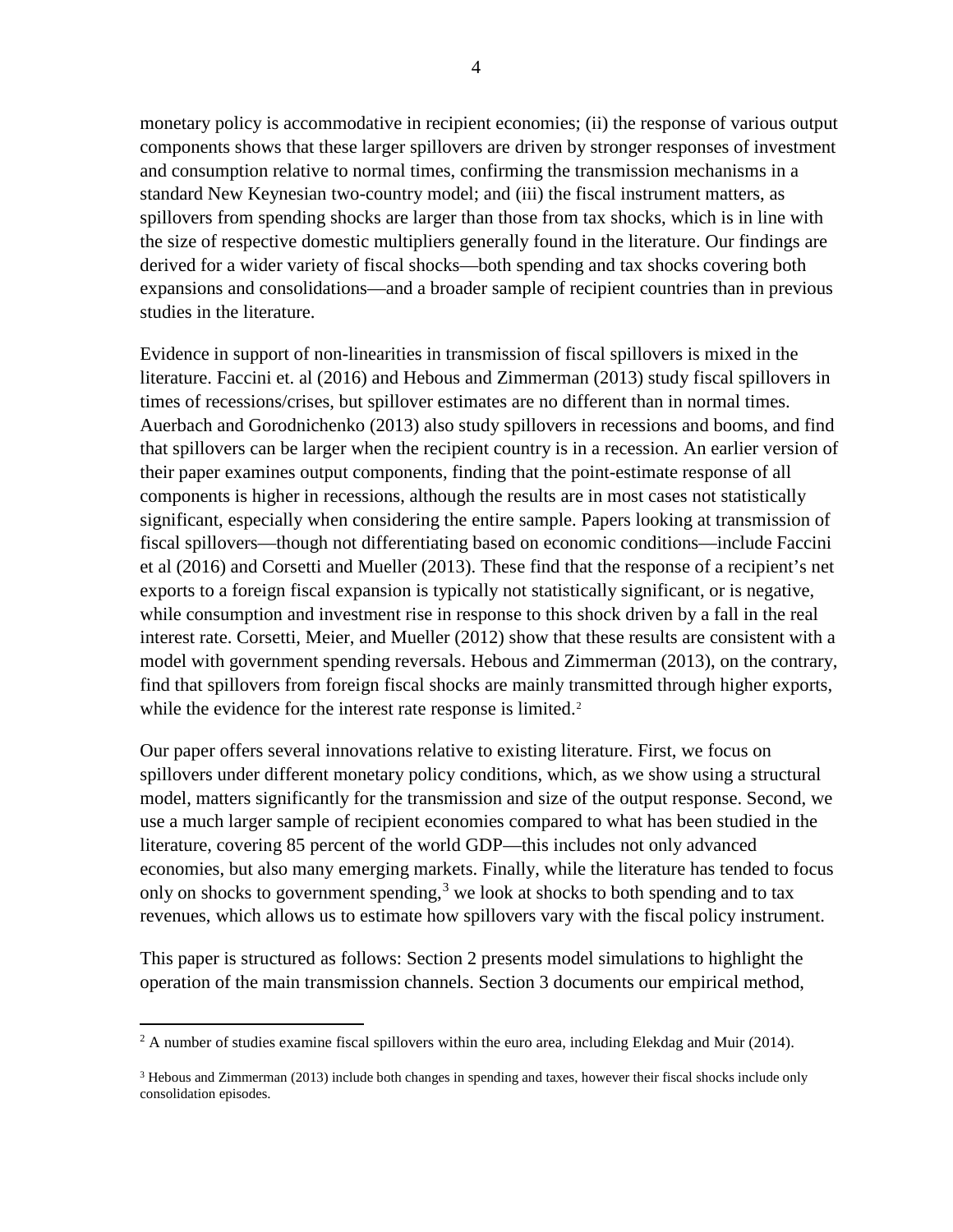including identification of fiscal shocks and estimation of spillovers. Section 4 presents our main empirical results. Robustness checks are provided in Section 5. Sections 6 concludes.

#### **II. MODELING FRAMEWORK**

<span id="page-5-0"></span>The cross-border impact of fiscal policy depends on the initial domestic effects in the country changing its fiscal stance and factors influencing their transmission abroad. In standard openeconomy macroeconomic models, a fiscal shock is transmitted abroad primarily through the trade channel, consisting of: (i) expenditure shifting, which is the direct impact of fiscal policy on the demand for partner-country exports through higher domestic demand, and (ii) expenditure switching, which captures spillovers from substitution between domestic- and foreign-goods consumption triggered by changes in the real exchange rate. In addition to the trade channel, the response of financial variables—such as global interest rates and the slope of the yield curve—can trigger spillovers through changes in global financial conditions. Overall, the relative strength of each transmission channel will depend on the extent of trade and financial linkages between the source and the recipient countries.

Standard models suggest monetary policy accommodation of the fiscal shock can amplify spillovers. Under normal circumstances, monetary policy reacts to counter the demand effects of a fiscal expansion in the source country. Similarly, when faced with an increase in foreign demand, a recipient country would tighten monetary policy to curb inflation. However, if nominal interest rates in the recipient country do not rise in response to higher expected inflation following a positive external shock—as could be the case if monetary policy is operating at the effective lower bound—real interest rates decline, crowding in domestic demand. Low interest rates also prevent the central bank from counteracting a negative shock by reducing rates further.

To illustrate how the cross-border transmission of fiscal shocks differs depending on the response of monetary policy in recipient countries, we conduct simulations using a variant of the two-country DSGE model of Blanchard, Erceg and Linde (2016).[4](#page-5-1) Relative to that model, the only adaptation is that both countries have flexible exchange rates, and thus the ability to pursue independent monetary policy. Below, we provide a cursory overview of their model additional information on model structure, and parameter estimation, is available in the original paper.

The model comprises two countries, which we refer to as "source" and "recipient"—the structure of the two countries is identical, but the source is twice as large as the recipient. Each country consumes consumption and investment goods, consisting of both domestically produced and imported content. The mix of imported and domestically produced goods in both consumption and investment reflects preferences of domestic agents—which reflect home bias—and the share of imports is costly to adjust. There are two types of households:

<span id="page-5-1"></span> <sup>4</sup> This model was chosen because it captures well the transmission channels outlined above.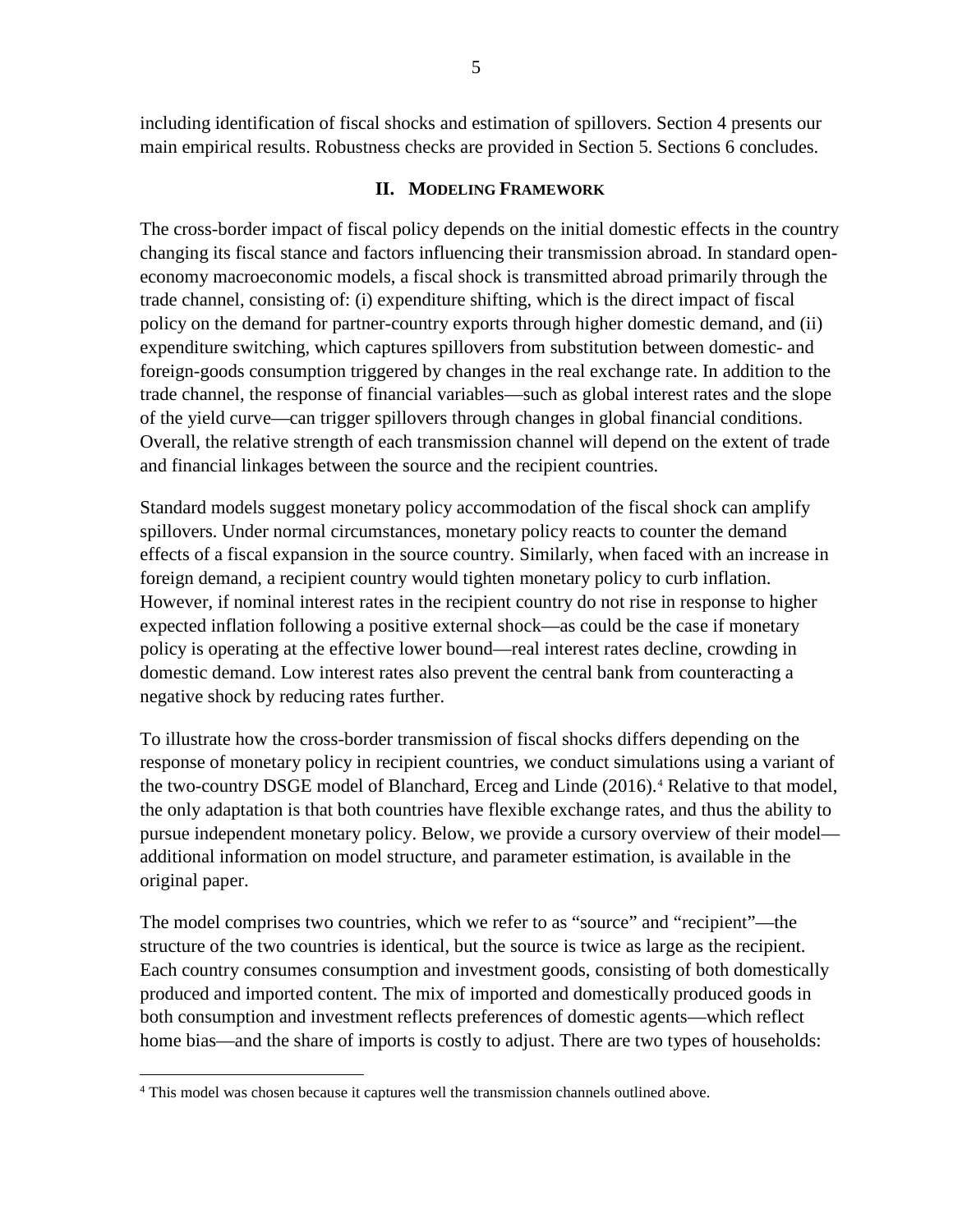those who are forward looking and make intertemporal consumption, labor-supply, and capital-accumulation decisions; and those who simply consume their after-tax disposable income ("hand-to-mouth" households). The former group earns labor income and leases capital—both of which are taxed—and receives a share of the profits of all firms, as well as a lump-sum government transfer (which can be negative if it takes the form of a tax). In making their utility-maximization decision, households take as given prices, taxes and transfers, and aggregate quantities such as lagged consumption, and preferences can exhibit external habit formation, implying consumption adjusts gradually (as in Smets and Wouters 2003, 2007). The model also assumes that investment is costly to adjust, as in Christiano, Eichenbaum, and Evans (2005).

Monetary policy is set according to a Taylor rule, where interest rates respond to deviations of inflation from target and the output gap. There is also a term that slows the adjustment of rates over time—adding inertia—and nominal interest rates are subject to a zero-bound constraint. The government in the model can levy taxes to finance government purchases the latter have no direct effect on the utility of households or the private sector's production function. The budget does not need to be balanced in any given period—the government can issue debt, but must satisfy its intertemporal budget constraint. It is assumed that labor taxes are adjusted to stabilize the deficit and debt/GDP ratio. Exogenous components of spending and taxes follow autoregressive processes with the persistence parameter equal to 0.9.

We use the model to estimate the impact on the recipient country's output of a temporary increase in government spending or a decrease in labor tax revenues in the source country equivalent to one percent of GDP of the latter. We also consider an overall fiscal shock—an increase in the public deficit of one percent of GDP stemming in equal parts from a temporary increase in government spending and a reduction in labor taxes. The fiscal shock happens in the first quarter and causes a persistent increase in spending and taxes. Spillovers from each of these fiscal shocks are considered both when interest rates in the recipient country respond normally and when the response is constrained by the effective lower bound.<sup>[5](#page-6-0)</sup> Figure 1 shows that spending shocks have larger spillover effects than tax shocks, and that all shocks have considerably larger effects when monetary policy is constrained in the recipient country.

<span id="page-6-0"></span> $5$  This constraint is endogenously generated in the model through a combination of negative consumption and productivity shocks. The decline in output at the peak is about 20 percent relative to the steady state and the ELB lasts for 13 quarters. We simulate the impact of very small fiscal shocks, which do not change the ELB duration. We then linearly rescale the impulse responses to correspond to a 1 percent of GDP shock for ease of interpretation.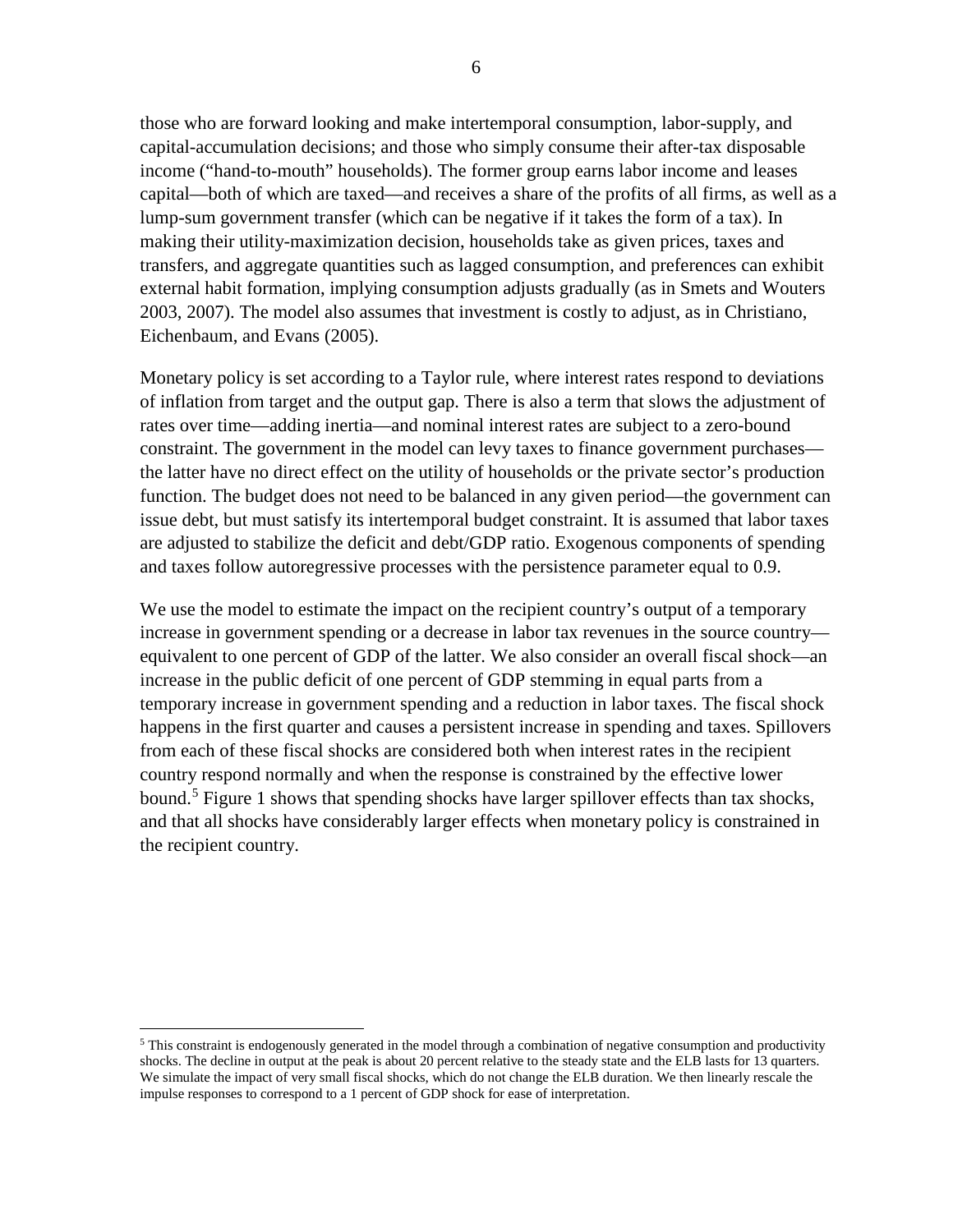

To illustrate the role played by the effective lower bound in cross-border transmission of fiscal shocks—that is, the difference in responses of recipient-country output components— we conduct a simulation showing the effects of an overall fiscal shock.<sup>[6](#page-7-0)</sup> Shown in Figure 2, the response of output in the source country following the fiscal stimulus is positive, but less

<span id="page-7-0"></span><sup>&</sup>lt;sup>6</sup> The transmission is qualitatively similar when the fiscal expansion is based only on spending or only on tax revenues. These scenarios are available upon request.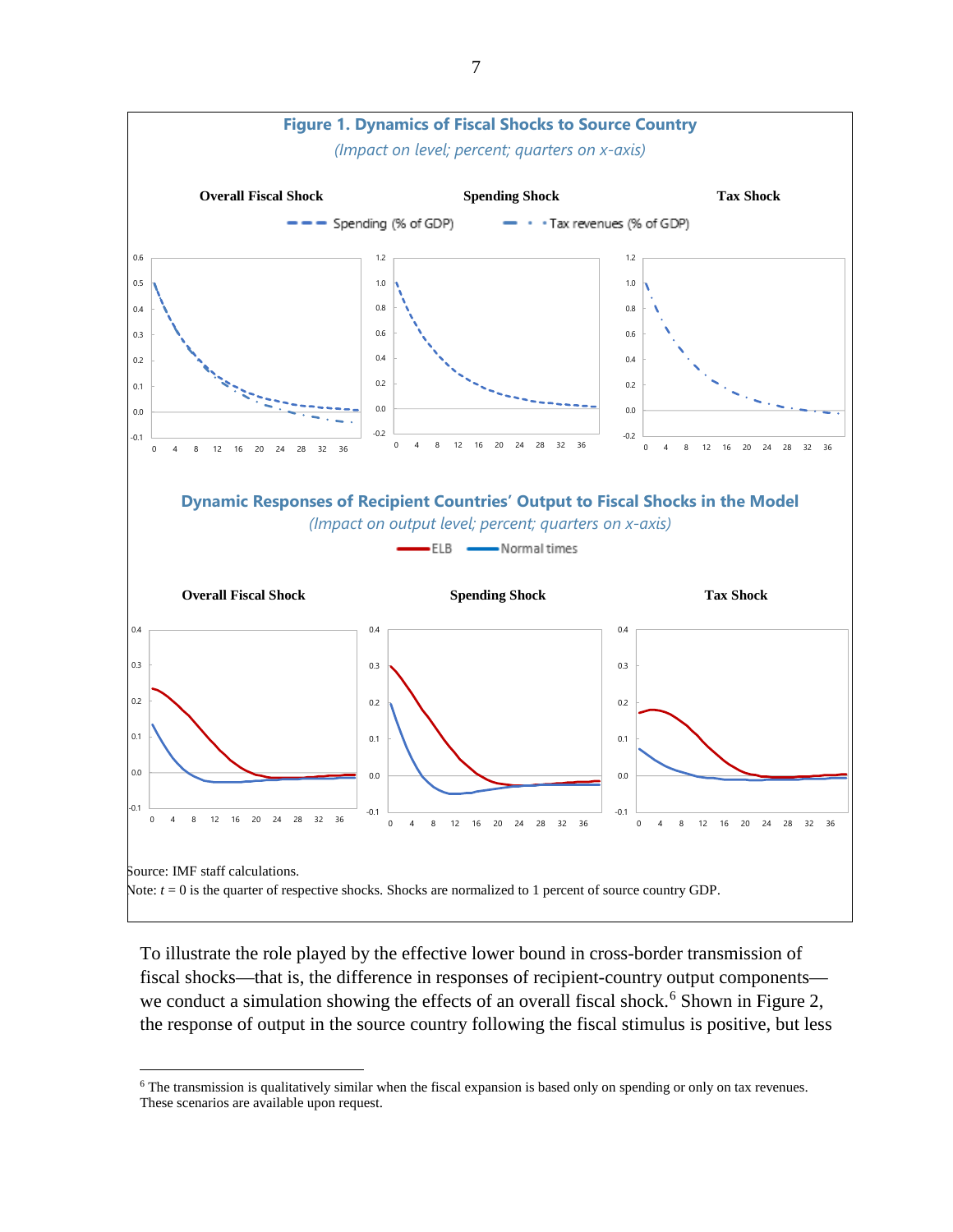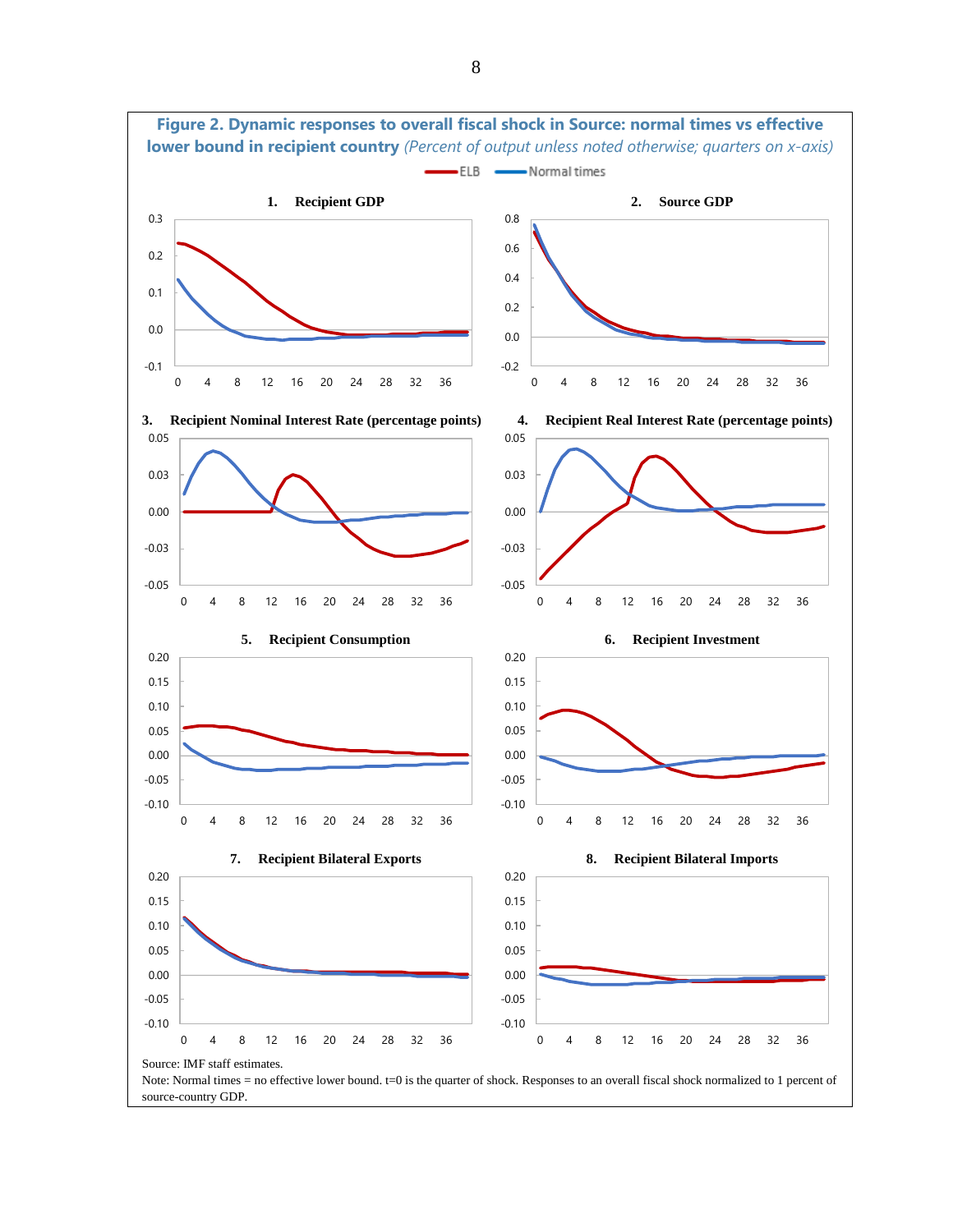than one percent of its GDP, implying that the multiplier from the increased deficit is less than one. In response to this impulse, inflation in the source country increases, prompting an increase in interest rates (not shown).<sup>[7](#page-9-2)</sup>

The transmission of the fiscal shock to the recipient economy differs markedly depending on whether the shock is offset by countercyclical monetary policy. In normal times, faced with a positive external demand shock, the recipient country's exports increase, as does inflation, prompting an increase in interest rates, raising the cost of current-period consumption and investment. The subsequent fall in domestic absorption reduces the overall response of output. By contrast, when the recipient economy is operating at the effective lower bound, the inflationary effect of the external shock—which is the same magnitude as in the normaltimes scenario—reduces real interest rates and boosts consumption and investment. The central bank accommodates the shock, as it delivers a boost to output that cannot otherwise be achieved at the effective lower bound.<sup>[8](#page-9-3)</sup> The response of investment is approximately 4 times stronger than that of consumption, and the stronger response of the recipient country's domestic absorption results in an overall impact on output that is approximately 2.5 times larger than in normal times. As the simulation assumes that the effective lower bound—and the negative shock which generates it—lasts only for three years, the central bank eventually raises interest rates to bring down inflation. These scenarios suggest that the ability or willingness of monetary policy to respond to external shocks plays a major role in both the size and composition of the output response in the recipient economy.<sup>[9](#page-9-4)</sup>

#### **III. EMPIRICAL APPROACH AND DATA**

<span id="page-9-0"></span>As discussed above, having analyzed predictions about the cross-border transmission of fiscal shocks using a theoretical model, we now turn to test them by estimating spillovers from fiscal shocks on output and its components under different monetary policy conditions, using fiscal shocks from five major economies—France, Germany, Japan, the United Kingdom and the United States—and a broad sample of recipient countries.

#### **A. Identification of fiscal shocks**

<span id="page-9-1"></span>We use the structural vector auto-regression (SVAR) methodology of Blanchard and Perotti (2002) for identification of government spending and tax revenue shocks, which relies on

<span id="page-9-2"></span> $\sigma$  Outcomes in the source do not change materially when the response of monetary policy in the recipient is constrained as compared to normal times.

<span id="page-9-3"></span><sup>&</sup>lt;sup>8</sup> If instead we considered a negative external fiscal shock, the central bank would be unable to offset the shock by providing more stimulus due to the effective lower bound constraint, and thus spillovers would also be amplified.

<span id="page-9-4"></span><sup>9</sup> Performing the same exercise for different states of monetary policy in the *source* country increases the size of its own output multiplier—and hence demand for exports and the size of spillovers—but otherwise has no impact on how the shock is transmitted to the recipient country. Results for this exercise are available from the authors upon request.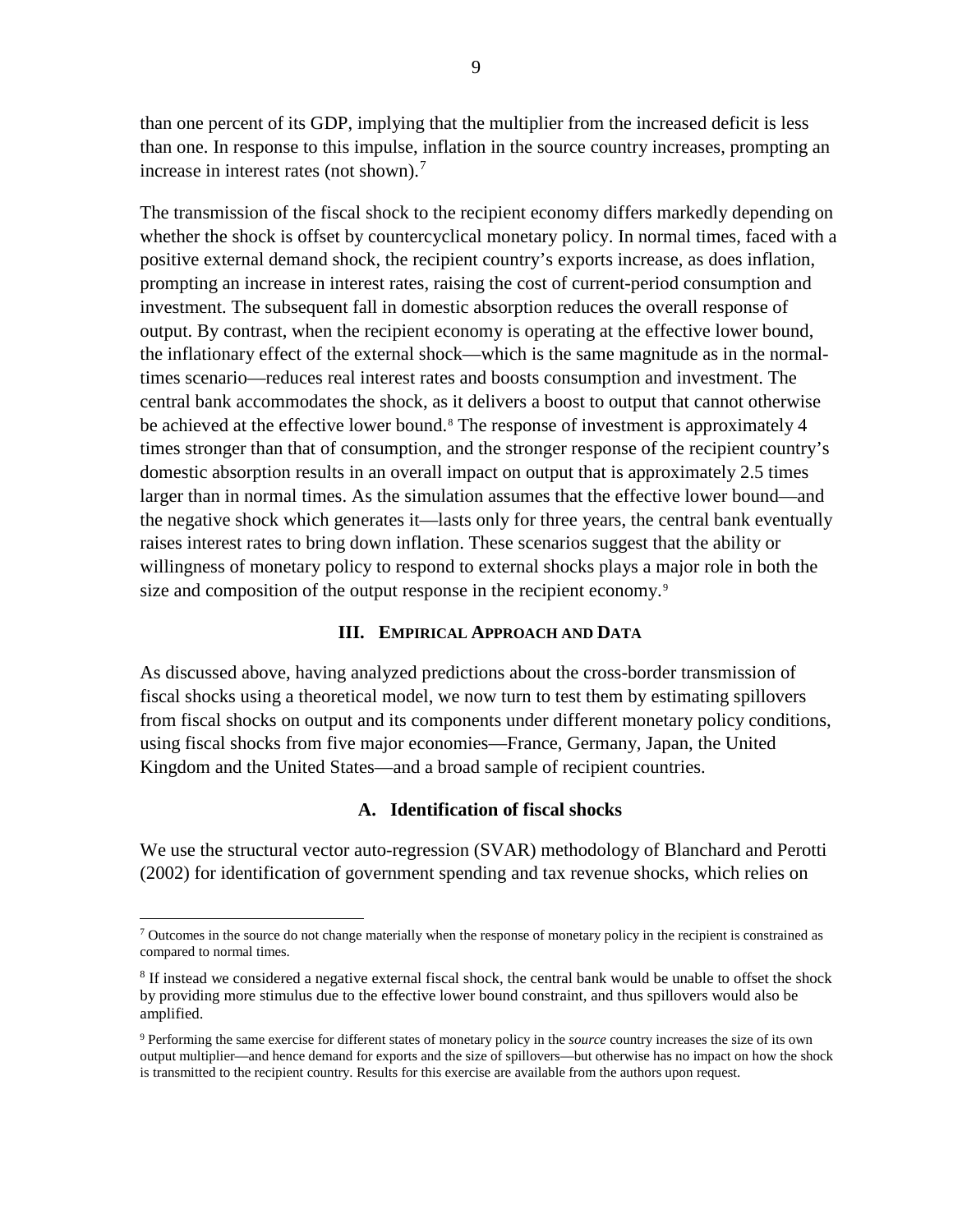two identifying assumptions. First, it assumes that *discretionary* fiscal policy does not respond contemporaneously to unexpected changes in output, even though output can respond contemporaneously to fiscal variables. Second, it uses information from outside the model to calibrate the contemporaneous *automatic* response of tax revenues to output (the tax elasticity). The contemporaneous automatic response of government spending to changes in output is assumed to be zero in quarterly data due to policy decision and implementation lags. Together, these assumptions are equivalent to an ordering restriction in the VAR, where innovations in output are placed after innovations in the fiscal variables, with additional conditioning information given by the tax elasticity.[10](#page-10-1)

A key advantage of our baseline methodology is that it allows for comprehensive coverage and consistent joint identification of revenue and spending shocks of positive and negative signs across all source countries. In addition, the use of quarterly data—by increasing the degrees of freedom—also allows us to focus on the post-2000 period and avoid possible structural breaks related to increasing trade openness or economic integration across countries, such as the introduction of the euro. As noted in Blanchard and Perotti's original paper, possible implementation lags imply that structurally identified shocks could be subject to a fiscal foresight problem (see also Ramey 2011, Leeper, Richter, and Walker 2012; Leeper, Walker, and Yang 2013). While this is likely to be relevant to study the behavior of forward-looking variables—such as the exchange rate or interest rates—there is some evidence that fiscal foresight might not present a critical issue for assessing the impact of fiscal actions on relatively slow-moving variables, such as activity. Specifically, Perotti (2014) finds that estimated fiscal multipliers for US defense-spending shocks are little changed between a standard SVAR specification and an expectations-augmented VAR specification which incorporates information from forecasts of future spending. To verify that our baseline results are not biased by fiscal foresight issues, we do robustness checks using shocks based on forecast errors.

#### **B. Econometric specification**

<span id="page-10-0"></span>The response of the recipient country's output to a fiscal shock abroad is estimated using the local projections method of Jorda (2005), as in Auerbach and Gorodnichenko (2013). This approach is particularly useful as it allows us to partition the sample and estimate spillovers in different states of the economy. Moreover, the method is more robust to misspecification of the data-generating process than a VAR, for which the misspecification error, if present, is compounded at each horizon of the impulse response.

The specification at time horizon *h* (for  $h=0, ..., H$ ) is given by

<span id="page-10-1"></span><sup>&</sup>lt;sup>10</sup> Appendix B provides a more detailed overview of our shock-identification approach.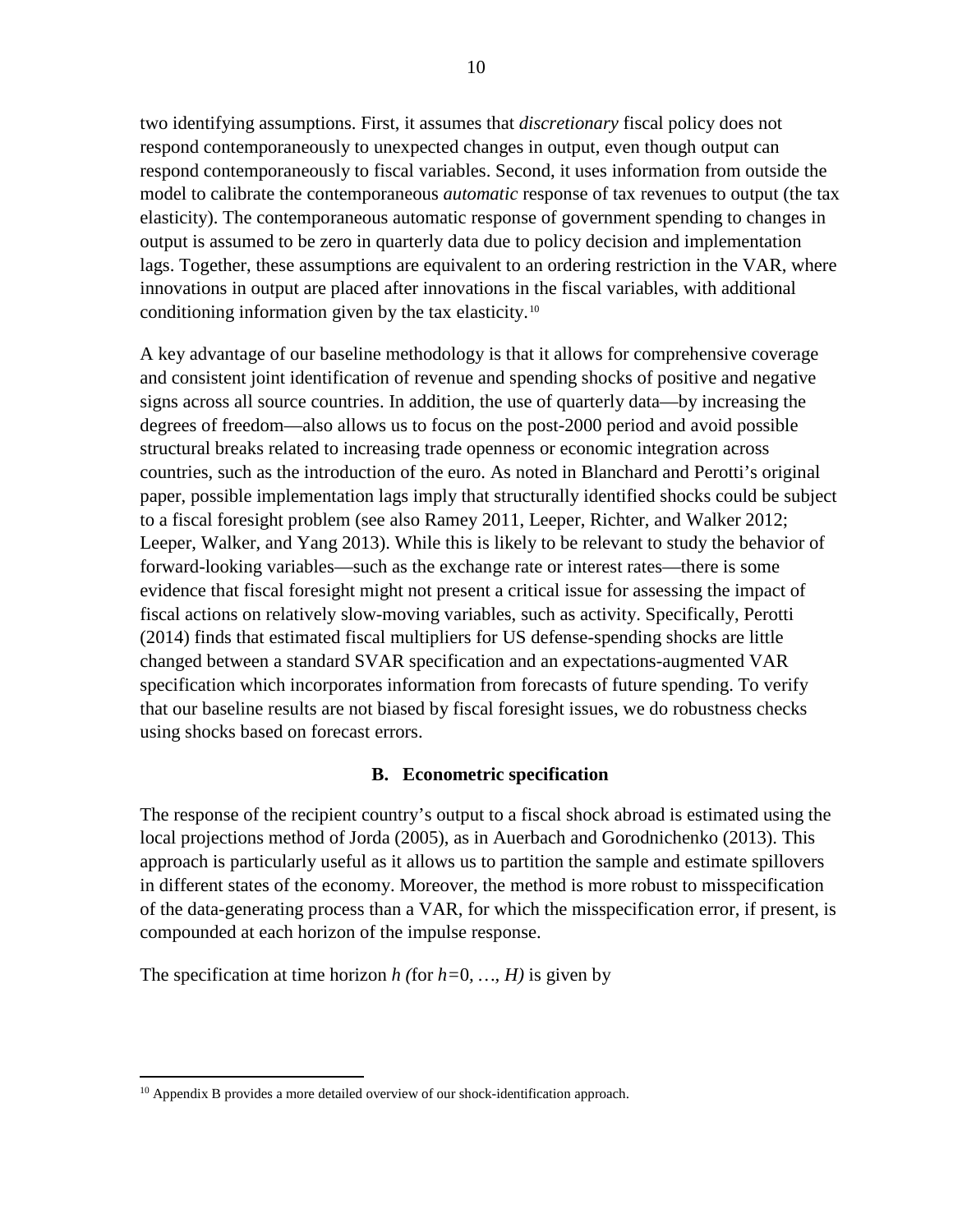$$
\frac{Y_{i,t+h} - Y_{i,t-1}}{Y_{i,t-1}} = \alpha_h \frac{Shock_{it}}{Y_{i,t-1}} + \sum_{l=1}^{L} \beta'_{hl} X_{i,t-l} + \theta_{hi} + \mu_{ht} + \varepsilon_{iht} \tag{1}
$$

where  $Y_{it}$  is real GDP in recipient country *i* at quarter *t*, *Shock*<sub>it</sub> is the foreign fiscal shock facing country  $i$  at time  $t$  (to be specified below), and  $X_{it}$  is a vector of control variables including lags of the fiscal shock, lags of GDP growth, and lags of external demand measured as a weighted average of trading partner growth rates (we choose the number of lags *L*=4 but results are robust to using different lag structures).<sup>[11](#page-11-0)</sup>  $\theta_{hi}$  and  $\mu_{ht}$  capture the country and time fixed effects. As the foreign fiscal shock  $Shock_{it}$  is expressed in units of recipient-country GDP for the panel estimation, the coefficient  $\alpha_h$  is analogous to a domestic multiplier of an external demand shock (Hall 2009; Barro and Redlick 2011). The impulse response for *H* periods is constructed from a sequence of estimates  $\{\alpha_h\}_{h=0}^H$ .

The fiscal shock— $Short_{it}$ —combines country-specific shocks from the five source economies, weighting their relative importance using trade links with recipient countries.<sup>[12](#page-11-1)</sup> Specifically, the fiscal shock facing recipient economy *i* at time *t* is given by

$$
Shock_{it} = \sum_{j=1}^{5} \frac{M_{ij,t-1}}{M_{j,t-1}} \frac{s_{jt} E_{j,t-1}}{E_{i,t-1}} \qquad (2)
$$

where *j* denotes source country,  $M_{ijt}$  is country *j*'s goods imports from country *i* at time *t*,  $M_{it}$  is total goods imports by country *j*,  $s_{it}$  is the identified fiscal shock in country *j* (in its own currency real terms), and  $E_{jt}$  is country *j*'s U.S. dollar real exchange rate. Thus, the term  $s_{it}E_{i,t-1}/E_{i,t-1}$  equals the real monetary value of the fiscal shock emanating from country *j* converted into units of recipient country *i*'s currency. This is then scaled by the trade exposure between country *i* and country *j* ( $M_{i,j,t-1}/M_{j,t}$ ), which captures the relative importance of recipient country *i* as a supplier of the source country's imports.[13](#page-11-2) Finally, the weighted shocks are added up across the five source countries.

The working assumption behind the construction of the shock is that fiscal policy is transmitted primarily through trade.<sup>[14](#page-11-3)</sup> All else equal, recipient countries with tighter trade linkages to the source would be expected to receive larger demand shocks for their exports. Combining shocks from all source economies allows us to use critical information about the

<span id="page-11-0"></span><sup>&</sup>lt;sup>11</sup> Results are robust to the inclusion of additional control variables, including short-term interest rates and domestic fiscal policies in recipient countries. Further details are available in Appendix C.

<span id="page-11-1"></span><sup>&</sup>lt;sup>12</sup> The estimated fiscal shocks are uncorrelated across countries.

<span id="page-11-2"></span><sup>13</sup> Bilateral trade data are available for trade in *goods* only.

<span id="page-11-3"></span><sup>&</sup>lt;sup>14</sup> This does not preclude spillovers through other channels, since our estimates capture the overall response of recipient country GDP. However, the use of a trade-driven weighting scheme may result in some bias of the estimates in situations where other channels are not proportional to trade—for example, if a recipient country's financial exposure to a source country differs markedly from its trade exposure, although these cases are likely limited.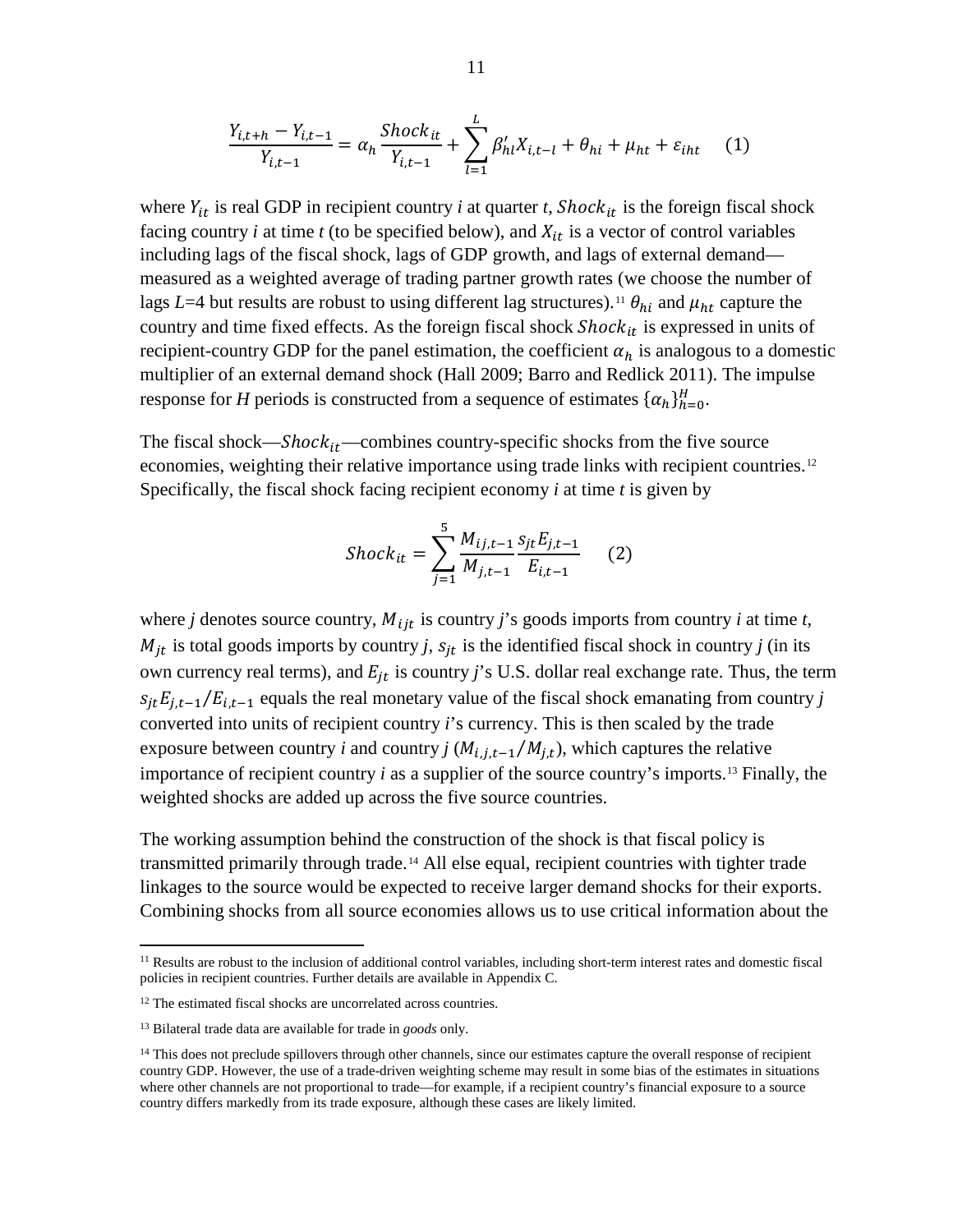variability of shocks coming from major economies—trading patterns indicate that any recipient country potentially receives shocks from more than one source country at any point in time.

While our baseline specification in (1) expresses fiscal shocks in terms of recipient-country GDP—which is necessary to combine shocks from different sources—for ease of interpretation of the economic magnitude and comparability with the model simulation results, our empirical estimates of spillovers are rescaled, and presented with shocks normalized to an average 1 percent of GDP across *source* countries. This requires re-scaling the spillover coefficient  $(\alpha_h)$  from our panel results using relative GDP levels and trade links as follows:

$$
Spilloverh = \frac{\sum_{i,j} Spillover_{i,j}^{h}}{N_i N_j}
$$

where Spillover<sub>i,j</sub><sup>h</sup> = 
$$
\alpha_h
$$
Shock<sub>j</sub>  $\frac{M_{i,j} Y_j}{M_j Y_i}$ 

and  $Shock<sub>i</sub>$  is the source-country shock as percent of its own GDP, assumed to be 1 percent for all our exercises. This shock is then weighted as in our baseline model, using the recipient country's share of source country's total imports  $M_{i,j}/M_i$ . To apply the spillover coefficient  $(\alpha_h)$  to this weighted shock, we need to express it in units of recipient-country GDP, i.e. multiply by the ratio  $Y_i/Y_i$ , which captures the relative size of source and recipient-country GDP—both measured in real U.S. dollars. Then, the average value of  $Spillover_{i,j}^{h}$  is taken across all source-recipient country pairs (of which there are  $N_i * N_j$ ).

We use the term spillovers to refer to a recipient country's GDP response to the *initial* fiscal shock at the source, i.e. a point estimate of the IRF. Our approach does not estimate cumulative multipliers, as the aggregation of shocks across source countries makes this infeasible.

To examine how spillovers vary with the state of the recipient economy, we estimate a nonlinear version of the baseline specification, in which we partition the shock as well as the control variables according to the level of the short-term interest rate. Thus, following Auerbach and Gorodnichenko (2013), we adapt the baseline specification from equation (1) in the following way:

$$
\frac{Y_{i,t+h} - Y_{i,t-1}}{Y_{i,t-1}} = \alpha_{1h} I_{i,t-1} \frac{Shock_{it}}{Y_{i,t-1}} + \alpha_{2h} (1 - I_{i,t-1}) \frac{Shock_{it}}{Y_{i,t-1}}
$$

$$
+ \sum_{l=1}^{4} \beta'_{1hl} I_{i,t-1} X_{i,t-l} + \sum_{l=1}^{4} \beta'_{2hl} (1 - I_{i,t-1}) X_{i,t-l} + \theta_{hi} + \mu_{ht} + \varepsilon_{iht} , \qquad (3)
$$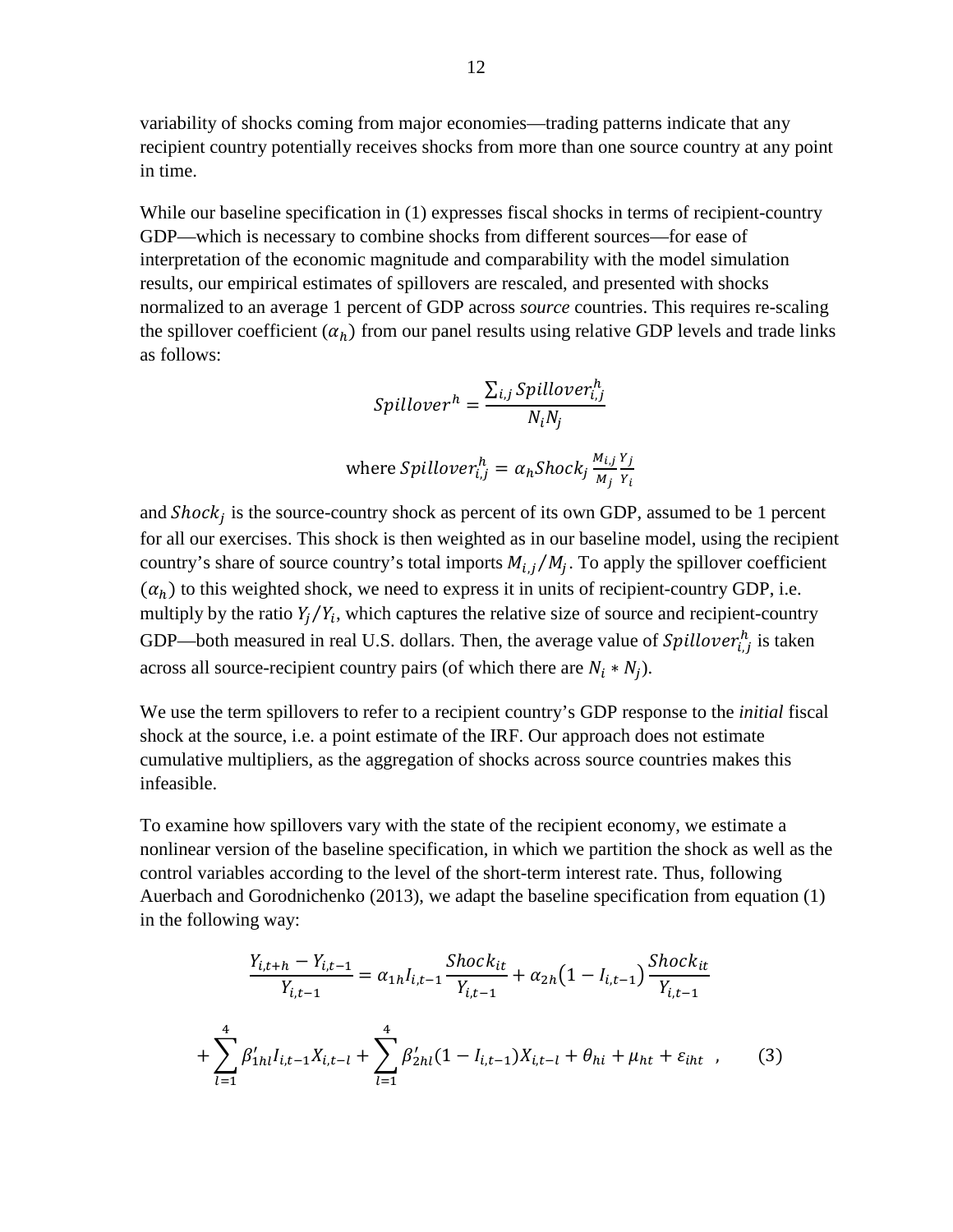where  $I_{i,t}$  takes the values of either 1 or 0, indicating the state in recipient country *i* in period *t*. We consider two different states for the ability of monetary policy to respond to shocks interest rates near the ELB ( $l_{i,t} = 1$ ) and normal times ( $l_{i,t} = 0$ ), with associated spillovers captured by coefficients  $\alpha_{1h}$  and  $\alpha_{2h}$  respectively. More information on how these states are determined is provided in section 4.

#### **C. Data**

<span id="page-13-0"></span>To identify fiscal shocks, we construct a database of quarterly government spending, tax revenues, and output for the five source countries: France, Germany, Japan, the United Kingdom and the United States. Our definition of government spending is the sum of government consumption and investment excluding transfers. On the revenue side, we use tax revenues where available and total government revenues in cases where quarterly tax revenue data are absent or patchy (e.g., Japan).<sup>[15](#page-13-3)</sup> The three series—spending, tax revenues, and output—are seasonally adjusted, converted into per capita real terms, and expressed in logarithms before entering the VAR specification. The starting point of the sample period differs across countries depending on data availability, ranging from 1980Q1 for the United States to 1995Q1 for Japan.

For the spillover analysis, we use a broad sample of 55 recipient economies representing almost 85 percent of global output (on a purchasing power parity basis). The model is estimated using quarterly data for the period 2000Q1-2016Q3. Quarterly data include series on real output, consumption, investment, exports/imports, bilateral goods exports/imports, and external demand collected from multiple data sources. Before entering the regressions, variables with notable trends over the sample period were detrended using country-specific linear trends. In addition, outliers were removed; that is, observations with quarter-overquarter GDP growth rates higher than 10 percent or lower than  $-10$  percent in any given quarter (effectively very few observations). More details about the data and sample are provided in Appendix A.

#### **IV. EMPIRICAL RESULTS**

#### **A. Baseline results**

<span id="page-13-2"></span><span id="page-13-1"></span>We find significant spillovers from fiscal shocks. Figure 3 shows the estimated output response to a foreign fiscal shock in an average recipient country over eight quarters. A shock to the fiscal balance—henceforth referred to as the *overall* fiscal shock—is constructed as a shock to government spending minus a shock to tax revenues, such that a positive shock implies a reduction in the source country's fiscal balance. An overall fiscal shock of 1

<span id="page-13-3"></span><sup>&</sup>lt;sup>15</sup> In cases where both tax and total revenues are available, shocks identified using the two revenue measures are very highly correlated. Consistent data on specific tax instruments (e.g., corporate and personal income tax, consumption tax) are generally not available.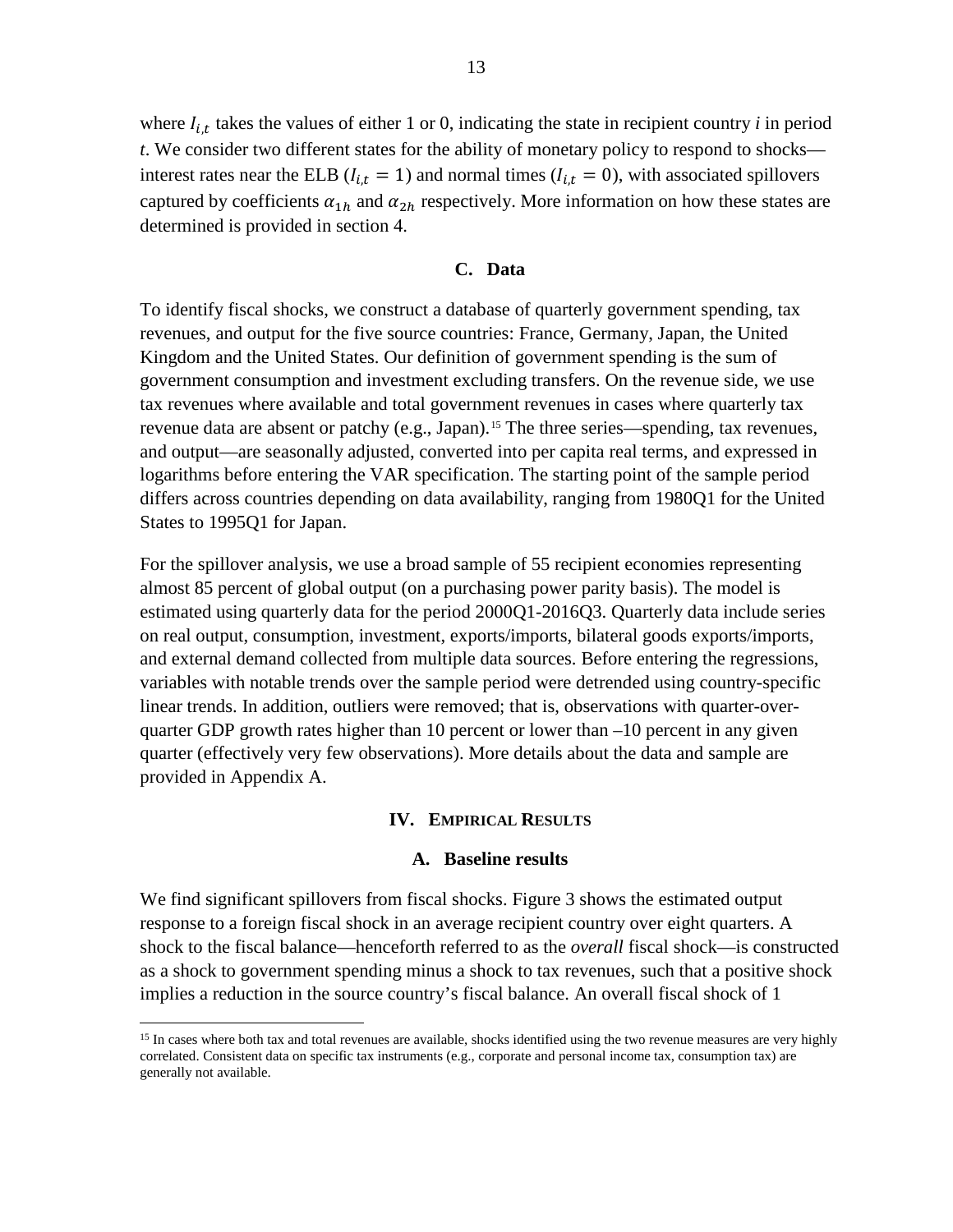percent of average source country GDP would increase average recipient country output by about 0.04 percent on impact, reaching a peak of 0.1 percent around the third quarter after the shock, before starting to dissipate (Figure 3, panel 1).<sup>[16](#page-14-0)</sup> Spillovers are economically significant and are broadly in line with earlier estimates in the literature (for example, see Beetsma, Klaassen, and Wieland 2006). The baseline result is also robust to including additional controls (e.g., short-term interest rates, output gap, fiscal stance in recipients) in the specification—see Appendix C for details.



Estimations for specific fiscal instruments show that spillovers from a positive government spending shock are larger (in absolute value), more persistent, and more precisely estimated than those from a positive tax shock of equal size (Figure 3, panels 2 and 3). An increase in foreign fiscal spending of 1 percent of average source country GDP is estimated to increase output in the average recipient by about 0.05 percent on impact, with spillovers stabilizing at around 0.2 percent over a two-year horizon—the impact is statistically significant (95 percent level). The output response to a foreign tax hike of equal size is more muted and short-lived, with output declining by 0.03 percent on impact and reaching a trough of around 0.05 percent by the end of the first year before starting to reverse.[17](#page-14-1) These results are consistent with domestic spending multipliers being generally larger than domestic tax multipliers, as

<span id="page-14-0"></span><sup>&</sup>lt;sup>16</sup> Note that in much of the literature on fiscal spillovers described in section 1, no distinction is made between the impact on recipient economies due to the initial domestic effect of the shock (the source country fiscal multiplier), and other factors. We follow this convention in reporting our spillover estimates.

<span id="page-14-1"></span><sup>&</sup>lt;sup>17</sup> Note that the empirical analysis considers an expansionary spending shock, but a contractionary tax shock, whereas the model simulations in section 2 considered expansionary shocks for both instruments (spending increase and tax cut).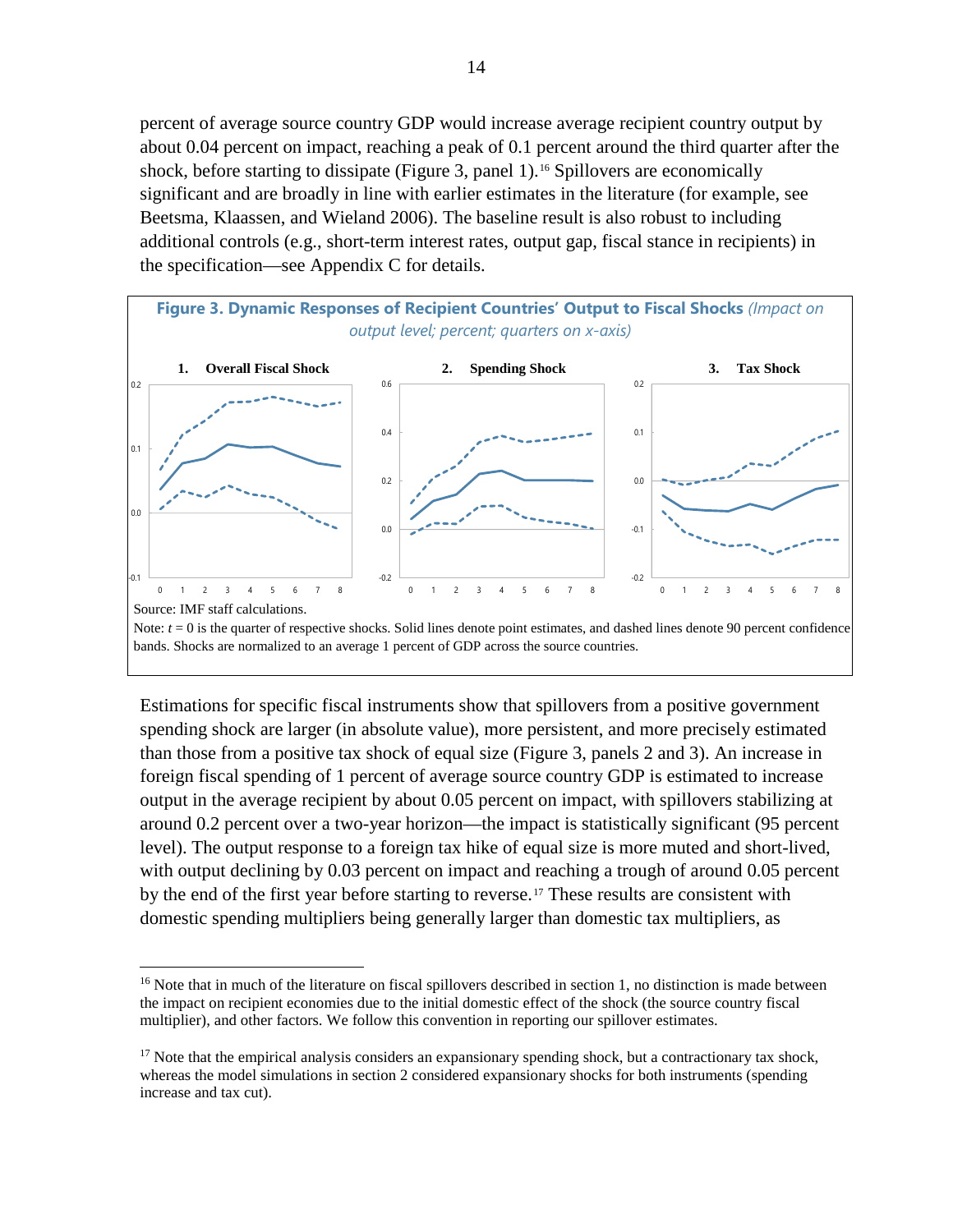prescribed by traditional Keynesian theory and as captured in the state of the art DSGE literature (e.g. Blanchard, Erceg and Linde 2016).

# **B. Spillovers in Normal Times and near the ELB**

<span id="page-15-0"></span>While the spillover estimates from the baseline model are averages across different economic and policy conditions, the analysis in this section shows that there is a large difference between estimates in 'normal times'—that is, when interest rates are not exceptionally low and those when monetary policy is near the ELB, in line with predictions in structural models. The definition of the ELB is based on the prevailing short-term interest rate in the recipient country: a short-term interest rate below the 25th percentile of the relevant crosscountry distribution is a proxy for monetary policy constrained by the effective lower bound. Different distributions are used for advanced economies and emerging markets. The  $25<sup>th</sup>$ percentile value for the cross-country distribution is about 0.57 percent for advanced economies and 3.0 percent for emerging markets. Robustness checks to these thresholds are carried out in the following section.

#### **Table 1. Nonlinear Results: ELB vs. Normal Times** *(Average one-year impact on output; percent)*

|                                                 | <b>Overall fiscal shock</b> Spending shock Tax shock |           |           |
|-------------------------------------------------|------------------------------------------------------|-----------|-----------|
| <b>Baseline</b>                                 | $0.08***$                                            | $0.15***$ | $-0.05*$  |
| <b>Recipient economy</b>                        |                                                      |           |           |
| Interest rate near effective lower bound        | $0.19***$                                            | $0.3***$  | $-0.15**$ |
| Interest rate not near effective lower bound    | 0.04                                                 | 0.07      | $-0.02$   |
| Difference statistically significant? (p-value) | 0.01                                                 | 0.02      | 0.07      |

The results are presented in Table 1. Spillovers are indistinguishable from zero in normal times, but can be several times larger when the recipient economy is near the ELB. We find that subject to a 1 percent of GDP overall fiscal shock in an average major advanced economy, the response of recipient country output can be more than four times stronger when its interest rate is exceptionally low as compared to normal times. The difference between responses are statistically significant at the 1, 2, and 7 percent levels of significance for overall, spending, and tax shocks, respectively. This result echoes recent work in the context of domestic multipliers by Ramey and Zubairy (forthcoming), who find some evidence of higher multipliers for US government spending shocks when the economy is at the ELB.

The analysis of components of recipient-country output shed light on the cross-country transmission of fiscal shocks, confirming the role played by monetary policy conditions predicted by model simulations in section 2 (Figure 4). A positive foreign fiscal shock in normal times (blue line) is estimated to moderately raise recipient-country bilateral exports to the source countries. Investment and imports increase marginally—in the first period only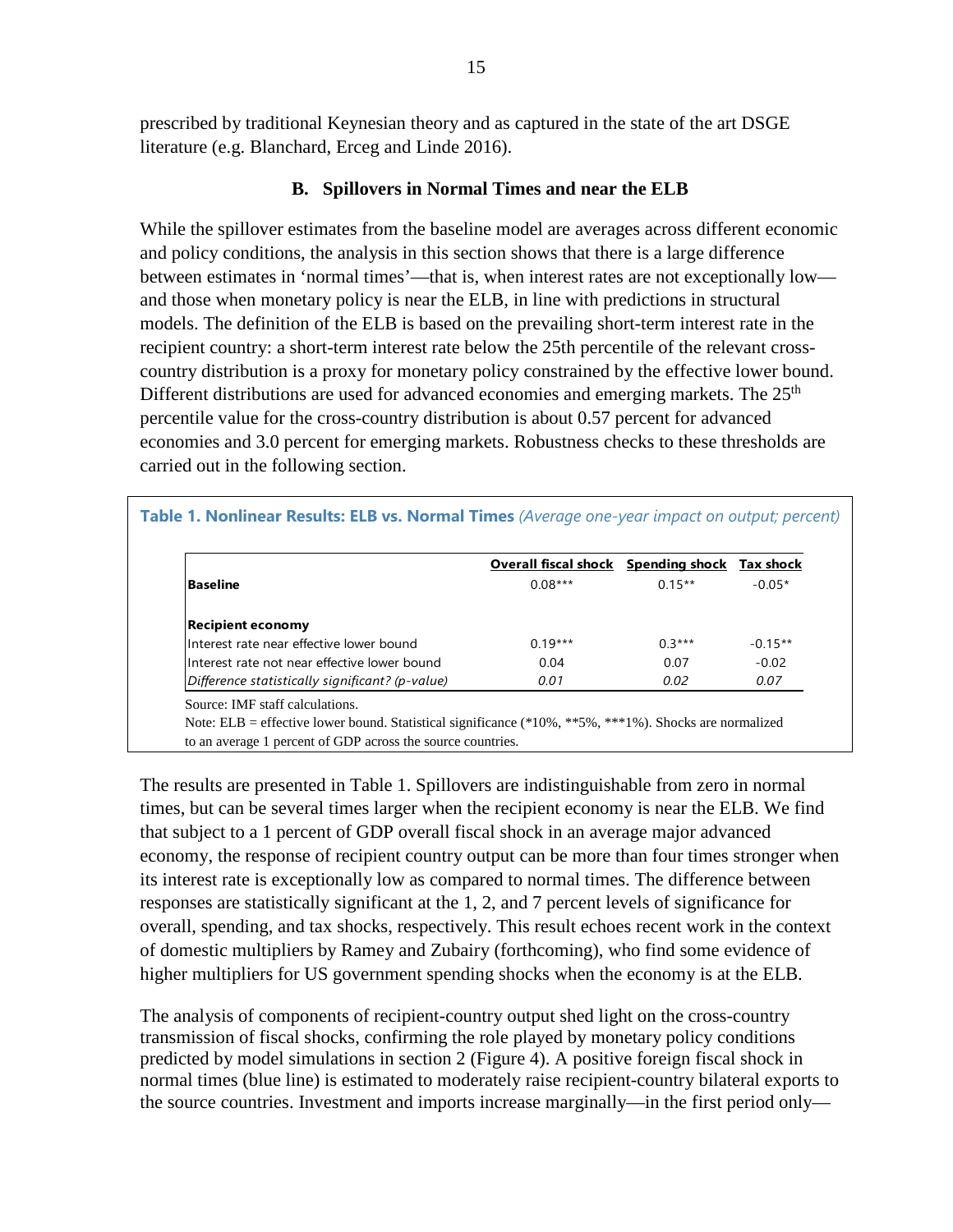and the response of consumption is statistically insignificant. Thus, our findings corroborate the impulse responses from a structural model: spillovers in normal times are small and are driven by exports.

The response of GDP components when interest rates are exceptionally low in recipient countries (green line) is markedly different. Faced with a positive foreign fiscal shock, consumption and particularly investment in a recipient country respond much more strongly when the domestic nominal interest rate is close to the ELB. The difference between the response of investment at the ELB as compared to normal times (on average, for the two-year horizon shown in Figure 4) is strongly statistically significant, with a p-value of 0.016. The same comparison for consumption yields a weaker statistical difference, with a p-value of 0.14. These results are in line with model simulations, which suggest the strong response of investment and consumption is related to declining real interest rates associated with higher expected inflation. Imports by the recipient from the source countries also respond more strongly when monetary policy accommodates the fiscal shock, in line with the response of domestic demand. However, contrary to what the model simulations predict, we find that exports also react more under the ELB.

#### **V. ROBUSTNESS**

<span id="page-16-0"></span>To ensure that our results are not driven by the shock identification framework or our definition of the effective lower bound, this section performs two robustness checks. Results show that the baseline results—those which cover the whole sample, and do not differentiate based on monetary conditions—are robust to the use of alternative fiscal shocks based on forecast errors, and non-linear results are robust to alternative definitions of the ELB.

#### **A. Alternative definition of the ELB**

<span id="page-16-1"></span>The threshold to define the effective lower bound in advanced economies—0.57 percent, consistent with the  $25<sup>th</sup>$  percentile of interest-rate observations—is relatively uncontroversial (we could choose an absolute threshold such as 0.5 or 0.75 percent as well, with no meaningful impact on our results). However, the definition of the effective lower bound for emerging markets is less clear. Applying the same criterion as in advanced economies—25<sup>th</sup> percentile of the historical short-term rate distribution within each country group—results in a larger value for EMs, about 3 percent. This is in line with generally higher levels of inflation and nominal interest rates historically prevailing in EMs. One argument for the appropriateness of this relatively higher threshold in EMs is that it might be more difficult for central banks operating in an environment of relatively high inflation to bring interest rates close to zero. At the same time, such a high threshold might raise questions about whether our results are driven by it. We run a robustness check using our baseline threshold for AEs (0.57 percent), but a somewhat lower threshold for EMs (1.75 percent) and find that results are generally robust although less statistically significant (Table 3). Although we select an EM threshold of 1.75 for this robustness check, other thresholds close to this value produce similar results.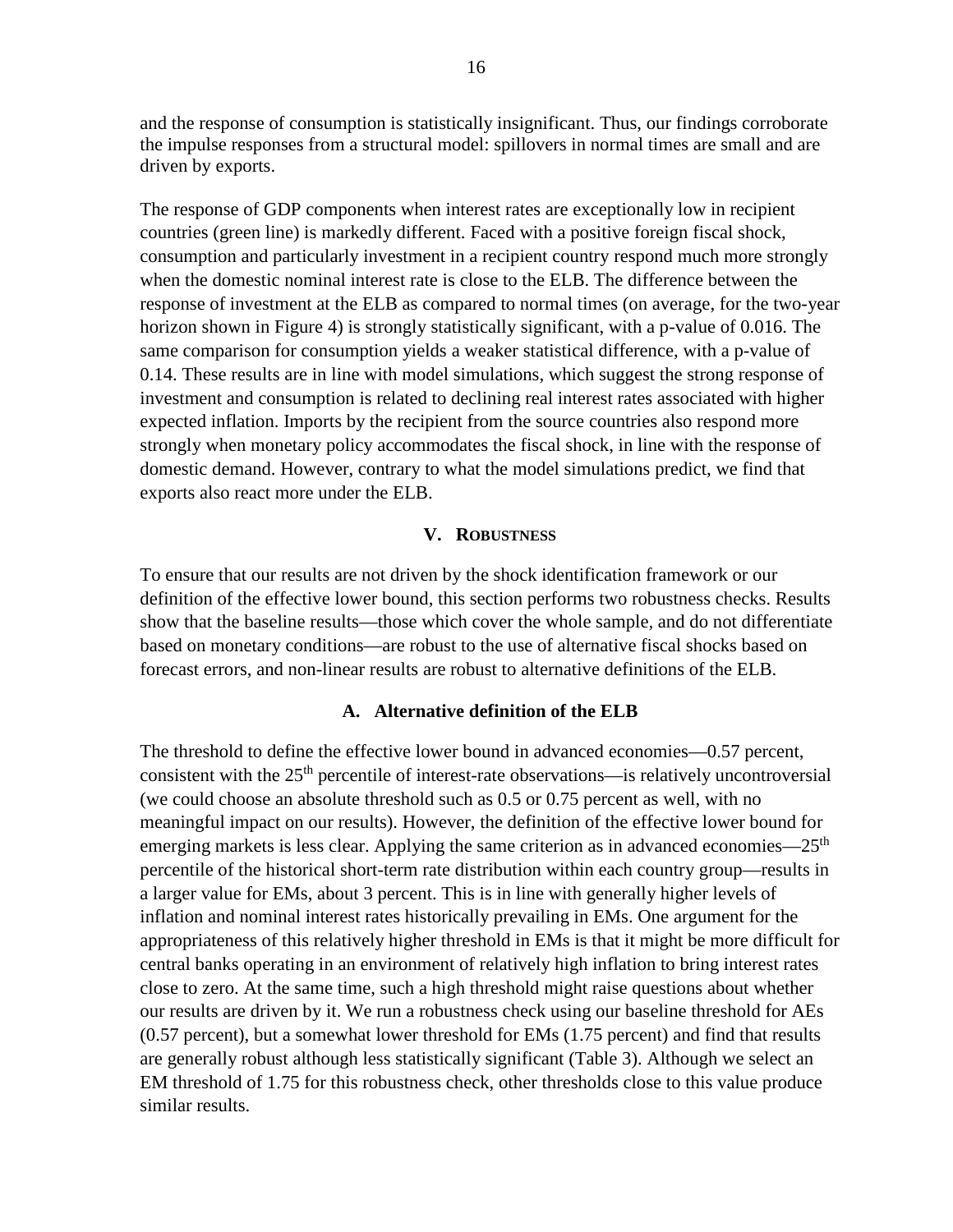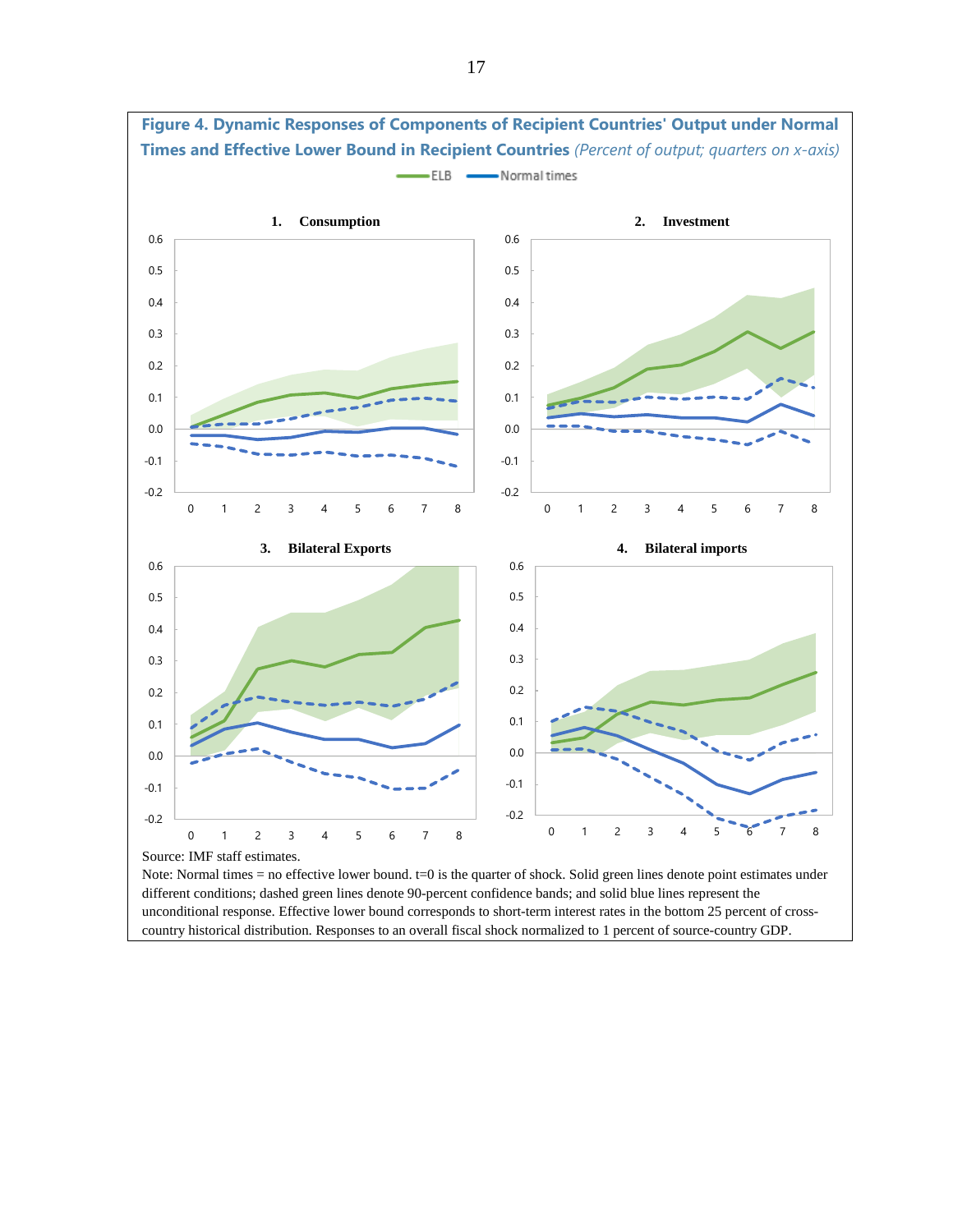| Table 3. Nonlinear Results: ELB vs. Normal Times, Alternative ELB Definition (Average on | year impact on output; percent)            |           |                  |
|------------------------------------------------------------------------------------------|--------------------------------------------|-----------|------------------|
|                                                                                          | <b>Overall fiscal shock</b> Spending shock |           | <b>Tax shock</b> |
| Baseline                                                                                 | $0.08***$                                  | $0.15***$ | $-0.05*$         |
| <b>Recipient economy</b>                                                                 |                                            |           |                  |
| Interest rate near effective lower bound                                                 | $0.24*$                                    | 0.30      | $-0.28*$         |
| Interest rate not near effective lower bound                                             | $0.06*$                                    | $0.15*$   | $-0.03$          |
| Difference statistically significant? (p-value)                                          | 0.17                                       | 0.64      | 0.08             |

Source: IMF staff calculations.

Note: ELB = effective lower bound. Statistical significance (\*10%, \*\*5%, \*\*\*1%). Shocks are normalized to an average 1 percent of GDP across the source countries.

#### **B. Alternative shock identification**

<span id="page-18-0"></span>This robustness check focuses on the identification of fiscal shocks as forecast errors in the growth rates of government spending or tax revenues—as in Auerbach and Gorodnichenko (2013) and Ramey (2011). Identification relies on the difference between actual government purchases or tax revenues and their forecast in the previous period. This approach captures only unanticipated changes in spending and revenues, as opposed to SVAR shocks, which are based on actual changes in fiscal variables and can be anticipated by agents if they were announced earlier. The presence of such anticipated shocks in theory could bias the estimates because the information set of the econometrician is different from the one of agents.

We rely on real time OECD fiscal projections to construct the forecast error shocks. The data is at annual frequency and the sample covers the period from 2000 to 2012 (after 2012 parts of forecast data are missing). The forecast errors are constructed based on real-time information about expectations and actual data—for each variable  $X = \{G, T, Y\}$ ,  $FE_t^X =$  $X_t - X_{t|t-1}^f$ , where  $X_t$  is the growth rate of the variable and  $X_{t|t-1}^f$  is the forecast made a period in advanced. A positive forecast error therefore implies higher-than-expected spending and lower-than-expected tax revenue. Following Auerbach and Gorodnichenko (2013), we regress these forecast errors on those of output—to take into account any changes due to surprises in the business cycle—and on lagged macroeconomic variables growth (GDP, deflator, investment, government spending or tax revenues)—to account for the part of the innovation which can be predicted from past observations. The shocks are then constructed as residuals from this regression, converted to levels using base year (2010) levels of expenditures or revenues.

Spillovers are in line with baseline results—significant and larger for spending shocks providing a strong robustness check (Figure 5). These shocks are constructed using a different methodology and database, and are estimated at a different frequency than the shocks used in our baseline specification. Obtaining similar spillovers using forecast error shocks is reassuring, and suggests fiscal foresight issues do not affect our main results.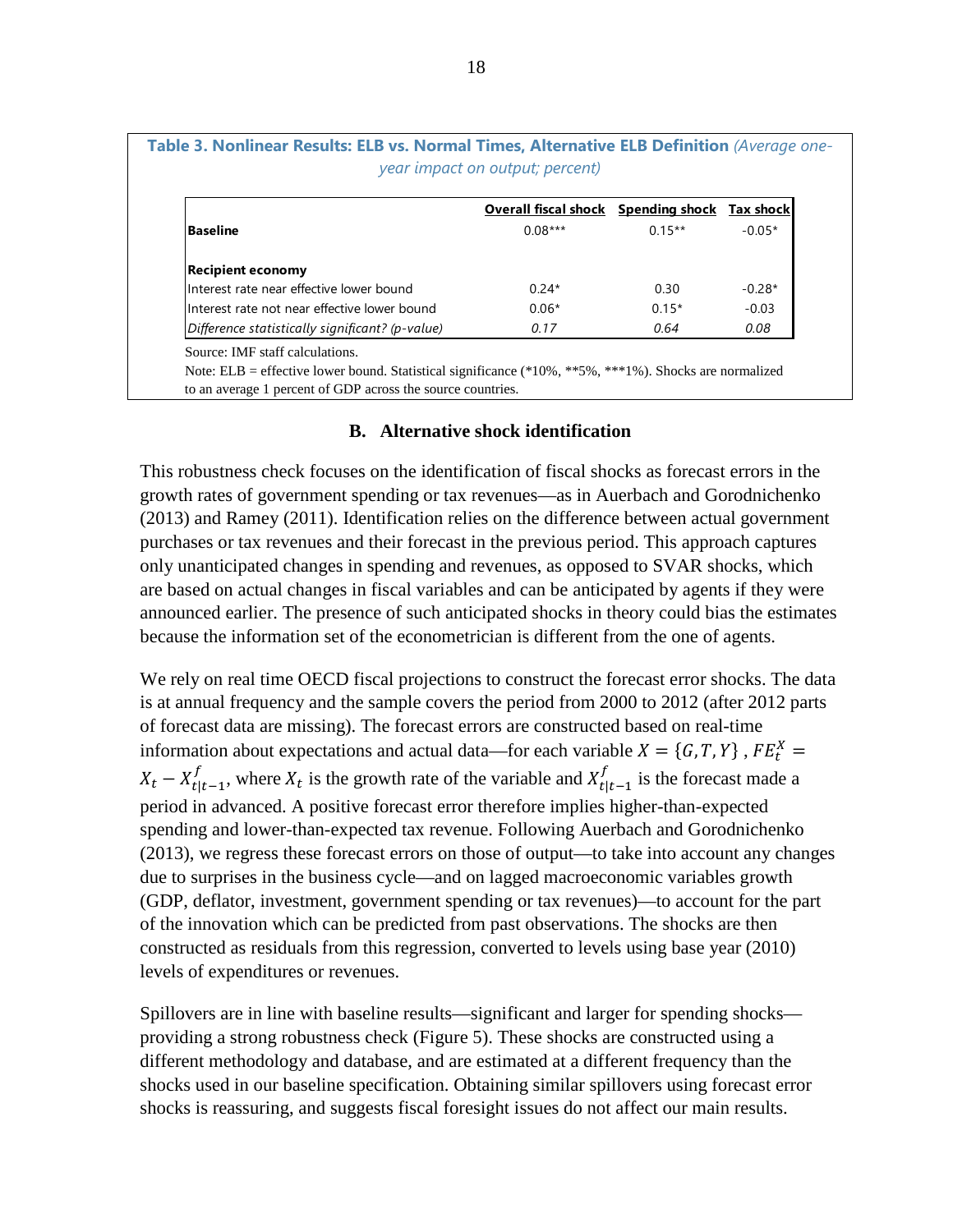

#### **VI. CONCLUSIONS**

<span id="page-19-0"></span>The cross-border transmission of fiscal shocks can be greatly amplified when monetary policy is operating near the effective lower bound, as policymakers may be either unwilling or unable to respond to offset the inflationary and demand effects of the effects of the shocks on domestic demand. This prediction is well captured in standard New Keynesian models such as that of Blanchard, Erceg and Linde (2016), among others. However, there is relatively little empirical evidence in support of this theoretical prediction. We fill that gap by identifying fiscal shocks—both for government spending and tax revenues, for both expansions and consolidations—for five systemic source countries, and estimating spillovers onto a panel of 55 recipient economies under different monetary policy conditions. The results provide strong evidence that spillovers are larger when interest rates are exceptionally low in recipient countries. Examining the drivers of these larger spillovers, we find that the response of domestic demand—investment in particular—is stronger when interest rates in the recipient country are exceptionally low, a finding which is consistent with New Keynesian models. In addition, evidence suggests that government spending shocks have larger spillovers than equally sized (negative) shocks to tax revenues. Applied to the current economic conjuncture, our results suggest that positive cross-border effects from fiscal stimulus may be smaller than in the past, when the effective lower bound constraint on policy rates was binding in many countries.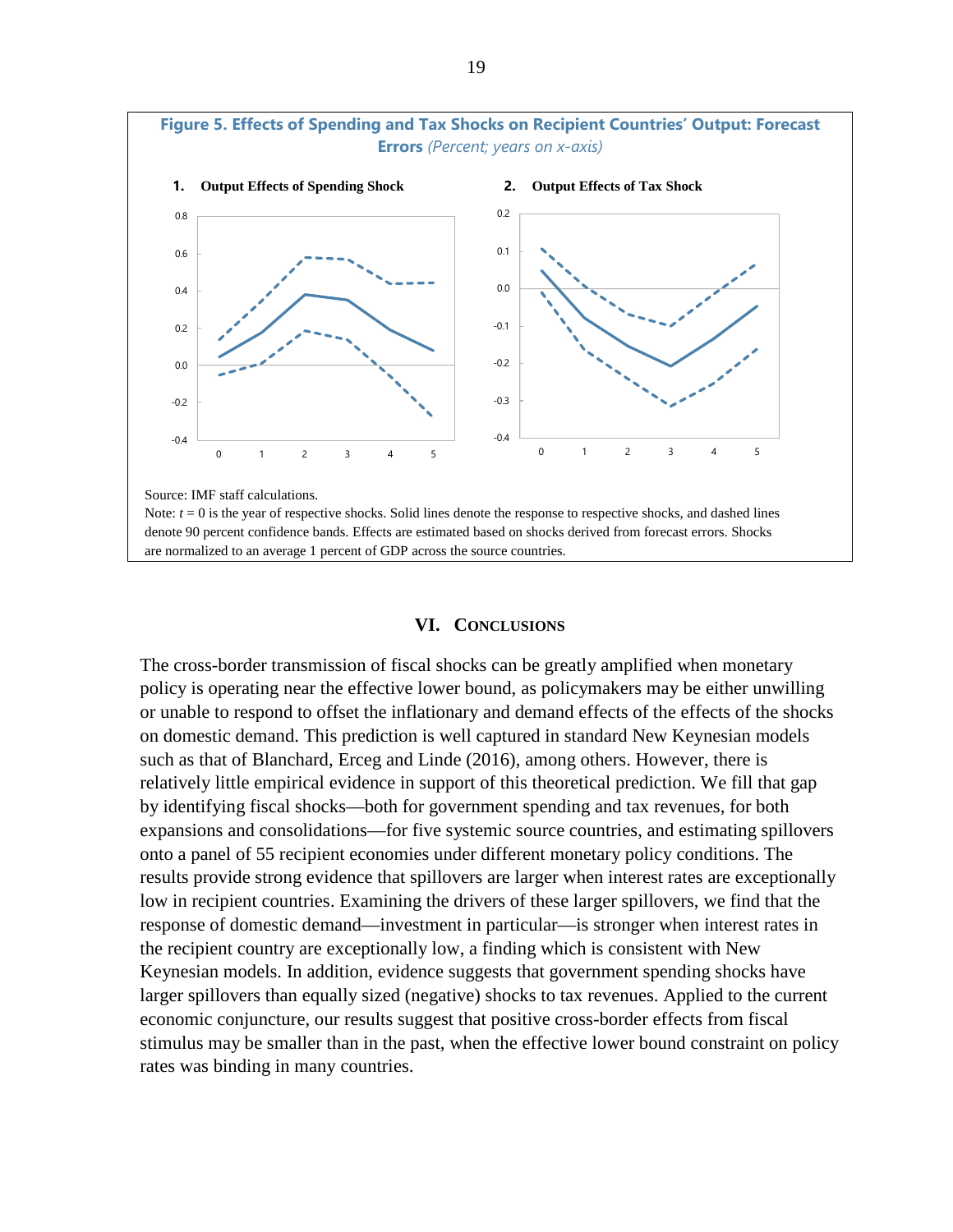#### **VII. REFERENCES**

- <span id="page-20-0"></span>Auerbach, Alan J., and Yuriy Gorodnichenko 2013. "Output Spillovers from Fiscal Policy." *American Economic Review* 103 (3): 141–46.
- Barro, Robert J., and Charles J. Redlick. 2011. "Macroeconomic Effects from Government Purchases and Taxes." *Quarterly Journal of Economics* 126 (1): 51–102.
- Beetsma, Roel, and Massimo Giuliodori. 2006. "What Are the Spill-Overs from Fiscal Shocks in Europe? An Empirical Analysis." ECB Working Paper Series 325, European Central Bank, Frankfurt.
- Beetsma, Roel, Franc Klaassen, and Volker Wieland. 2006. "Trade Spill-Overs of Fiscal Policy in the European Union: A Panel Analysis." *Economic Policy* 21 (48): 639–87.
- Blanchard, Olivier, Christopher J. Erceg, and Jesper Lindé. 2016. "Jump-Starting the Euro Area Recovery: Would a Rise in Core Fiscal Spending Help the Periphery?" In *NBER Macroeconomics Annual 2016,* vol. 31, edited by Martin Eichenbaum and Jonathan A. Parker. Forthcoming from University of Chicago Press.
- Blanchard, Olivier, and Roberto Perotti. 2002. "An Empirical Characterization of the Dynamic Effects of Changes in Government Spending and Taxes on Output." *Quarterly Journal of Economics* 117 (4): 1329–68.
- Christiano, Lawrence, Martin Eichenbaum, and Charles Evans. 2005. "Nominal Rigidities and the Dynamic Effects of a Shock to Monetary Policy." *Journal of Political Economy* 113 (1): 1–45.
- Christiano, Lawrence, Martin Eichenbaum, and Sergio Rebelo. 2011. "When Is the Government Spending Multiplier Large?" *Journal of Political Economy* 119 (1): 78–121.
- Corsetti, Giancarlo, and Gernot J. Müller. 2013. "Multilateral Economic Cooperation and the International Transmission of Fiscal Policy." *NBER Chapters, in: Globalization in an Age of Crisis: Multilateral Economic Cooperation in the Twenty-First Century*, 257-297 National Bureau of Economic Research, Inc.
- Corsetti, Giancarlo, André Meier, and Gernot J. Müller. 2012. "Fiscal Stimulus with Spending Reversals" *The Review of Economics and Statistics*, vol. 94(4): 878- 895.
- DeVries, Pete, Jaime Guajardo, Daniel Leigh, and Andrea Pescatori. 2011. "A New Action-Based Dataset of Fiscal Consolidation." IMF Working Paper 11/128, International Monetary Fund, Washington, DC.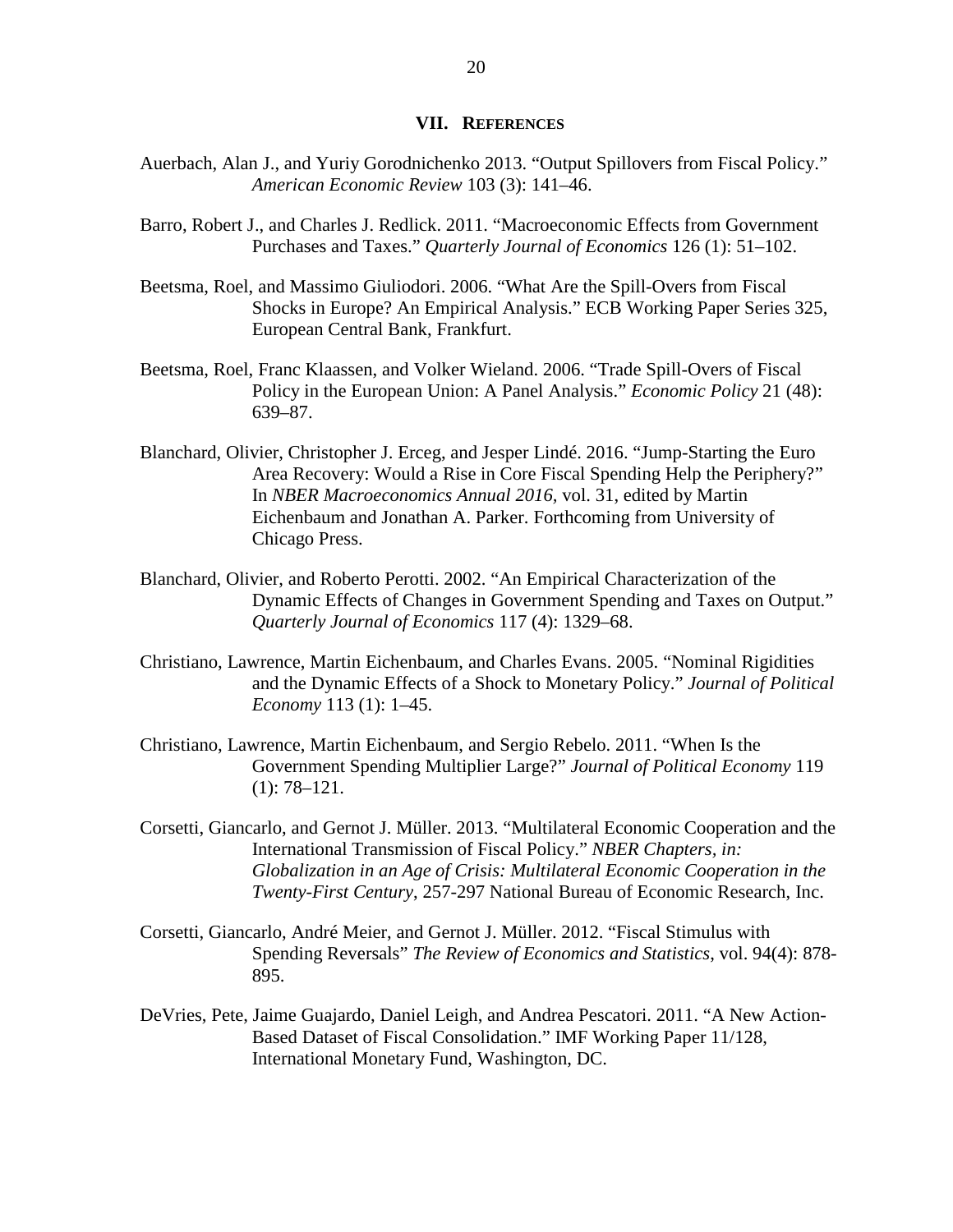- Elekdag, S., and D. Muir. 2014. "Das Public Kapital: How Much Would Higher German Public Investment Help Germany and the Euro Area?", IMF Working Paper No. 14/227.
- Erceg, Christopher J., and Jesper Lindé. 2013. "Fiscal Consolidation in a Currency Union: Spending Cuts vs. Tax Hikes." *Journal of Economic Dynamics and Control* 37 (2): 422–45.
- Eggertson, Gauti B. 2011. "What Fiscal Policy is Effective at Zero Interest Rates?" in NBER Macroeconomics Annual 2010, vol 25, 59-112. Cambridge, MA: MIT Press.
- Faccini, R., Mumtaz, H. and Surico, P., 2016. "International fiscal spillovers." *Journal of International Economics* 99(C): 31-45.
- Freedman, C., M. Kumhof, D. Laxton, D. Muir, and S. Mursula, 2010. "Global effects of fiscal stimulus during the crisis" *Journal of Monetary Economics* 57 (5): 506- 526.
- Goujard, Antoine. 2017. "Cross-Country Spillovers from Fiscal Consolidations." *Fiscal Studies* 38 (2): 219–67.
- Hall, Robert E. 2009. "By How Much Does GDP Rise If the Government Buys More Output?" *Brookings Papers on Economic Activity* 40 (Fall): 183–249.
- Hebous, S., and T. Zimmerman. 2013. "Cross-Border Effects of Fiscal Consolidations: Estimates Based on Narrative Records" CESifo Working Paper no. 4311
- In't Veld, J. 2013. "Fiscal Consolidations and Spillovers in the Euro Area Periphery and Core." Economic Papers No. 506, European Commission, Brussels.
- Jordà, Òscar. 2005. "Estimation and Inference of Impulse Responses by Local Projections." *American Economic Review* 95 (1): 161–82.
- Leeper, E. M., A. W. Richter, and T. B. Walker. 2012. "Quantitative Effects of Fiscal Foresight." *American Economic Journal: Economic Policy* 4(2): 115–144.
- Leeper, E. M., T. B. Walker, and S. S. Yang. 2013. "Fiscal Foresight and Information Flows." *Econometrica* 81(3): 1115–1145. Econometric Society.
- Nicar, Stephen B. 2015. "International Spillovers from U.S. Fiscal Policy Shocks." *Open Economies Review* 26 (5): 1081–97.
- Perotti, Roberto. 2014. "Defense Government Spending is Contractionary, Civilian Government Spending is Expansionary." NBER Working Paper 20179, National Bureau of Economic Research, Cambridge, MA.
- Ramey, Valerie A. 2011. "Identifying Government Spending Shocks: It's all in the Timing." *Quarterly Journal of Economics* 126 (1): 1–50.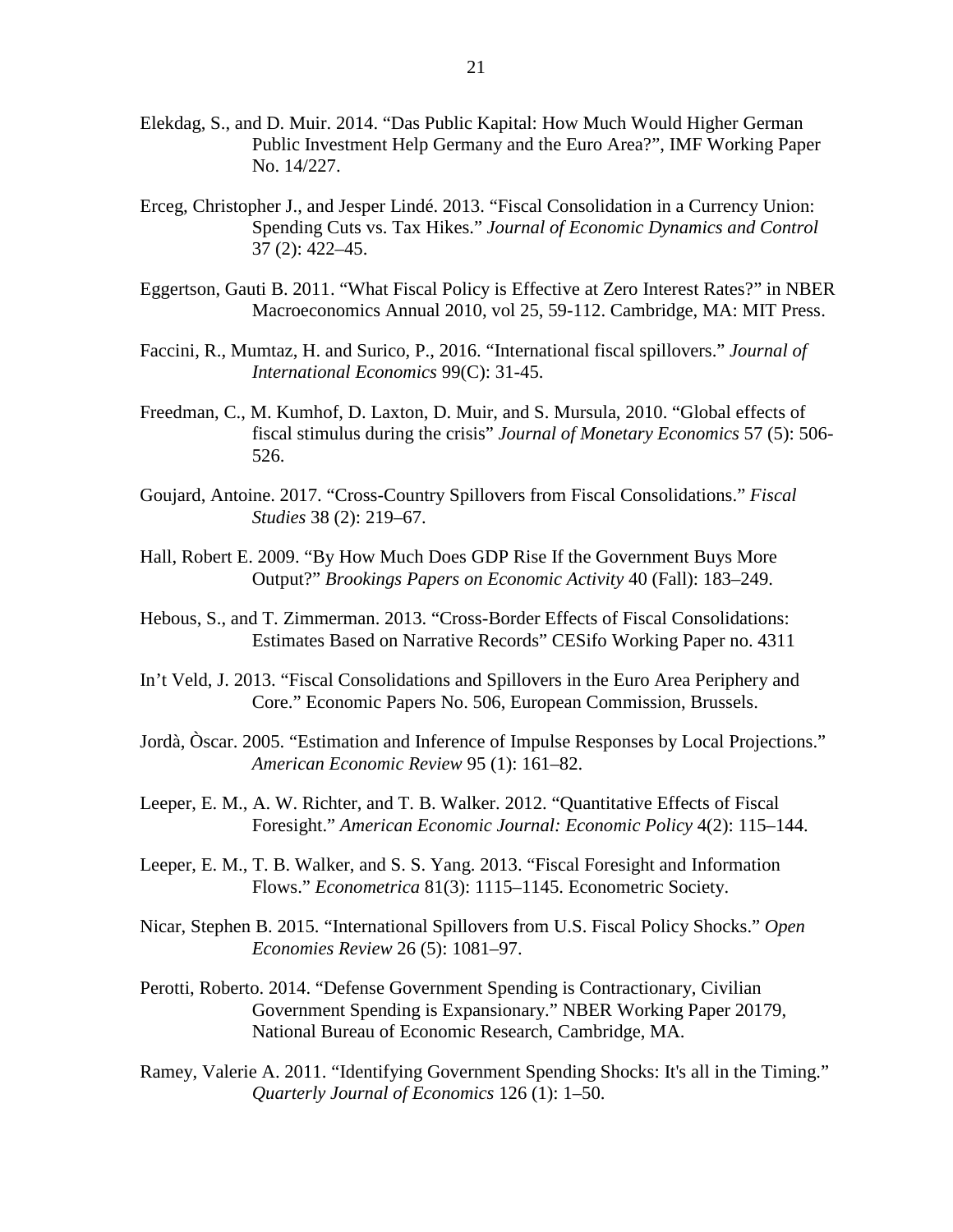- Ramey, Valerie A, and Sarah Zubairy. Forthcoming. "Government Spending Multipliers in Good Times and in Bad: Evidence from U.S. Historical Data," *Journal of Political Economy.*
- Romer, Christina D., and David H. Romer, 2010. "The Macroeconomic Effects of Tax Changes: Estimates Based on a New Measure of Fiscal Shocks" *American Economic Review*, 100(3): 763-801.
- Smets, F., Wouters, R., 2003. An estimated dynamic stochastic general equilibrium model of the Euro Area. *Journal of the European Economic Association*, 1 (5), 1123- 1175.
- Smets, F, Wouters, R., 2007. Shocks and frictions in the US business cycles: A Bayesian DSGE approach. *American Economic Review* 97 (3), 586-606.
- Woodford, Michael. 2011. "Simple Analytics of the Government Expenditure Multiplier." *American Economic Journal: Macroeconomics* 3 (1): 1–35.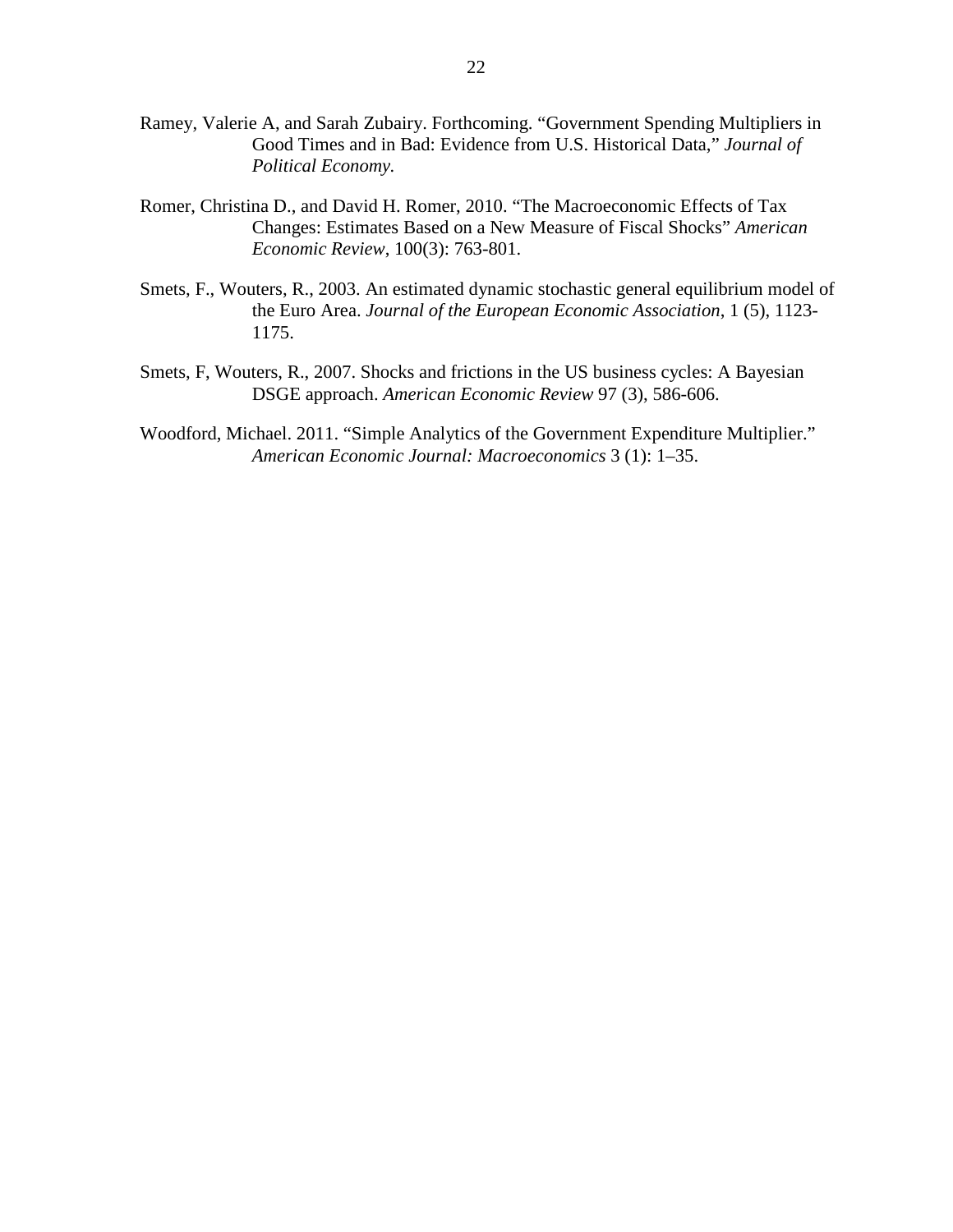# **VIII. APPENDIX**

# **A. Data**

# <span id="page-23-2"></span><span id="page-23-1"></span><span id="page-23-0"></span>**Data for shock identification**

Quarterly fiscal data used in shock identification for five shock-emitting (source) countries were collected from national statistical bureaus, either directly or via Haver Analytics.<sup>[18](#page-23-4)</sup> Quarterly real government spending and tax revenue data used in constructing fiscal shocks were all expressed in local currency units, seasonally adjusted, and annualized for the sample period of 2000:Q1–2016:Q3. Government spending was calculated as the sum of quarterly general government consumption and general government gross fixed capital formation from national accounts. For tax revenue, quarterly general government total tax income was used, except for Japan. Data sources for each country are listed in Annex Table A1.

# <span id="page-23-3"></span>**Data for spillover analysis**

Quarterly data from 55 recipient countries for 2000:Q1–2016:Q3 include series on real output, consumption, investment, exports/imports, bilateral good exports/imports, external demand, short-term interest rates, and output gaps, collected from multiple data sources. Data sources for each series are listed in detail in Annex Table A2, followed by a list of all the countries in the sample in Annex Table A3.

# *Data Description*

- **Real GDP, consumption, investment:** Quarterly real levels were rebased to 2010 prices, expressed in local currency units, seasonally adjusted and annualized. Investment data refer to gross fixed capital formation.
- **Exports/imports:** Quarterly real levels were rebased to 2010 prices, expressed in local currency units, seasonally adjusted and annualized. Data from national accounts were taken from Haver Analytics and refer to total exports/imports of goods and services.
- **Bilateral goods exports/imports:** Bilateral weights were calculated using bilateral exports/imports of goods among 55 recipient countries and 5 source countries in the sample (55 x  $5 = 275$  pairs). For each source-recipient country pair, the average between reported values of both countries was taken.
- **External demand:** This was calculated as a weighted sum of partner countries' real growth based on bilateral export weights.

<span id="page-23-4"></span> <sup>18</sup> France, Germany, Japan, United Kingdom, United States.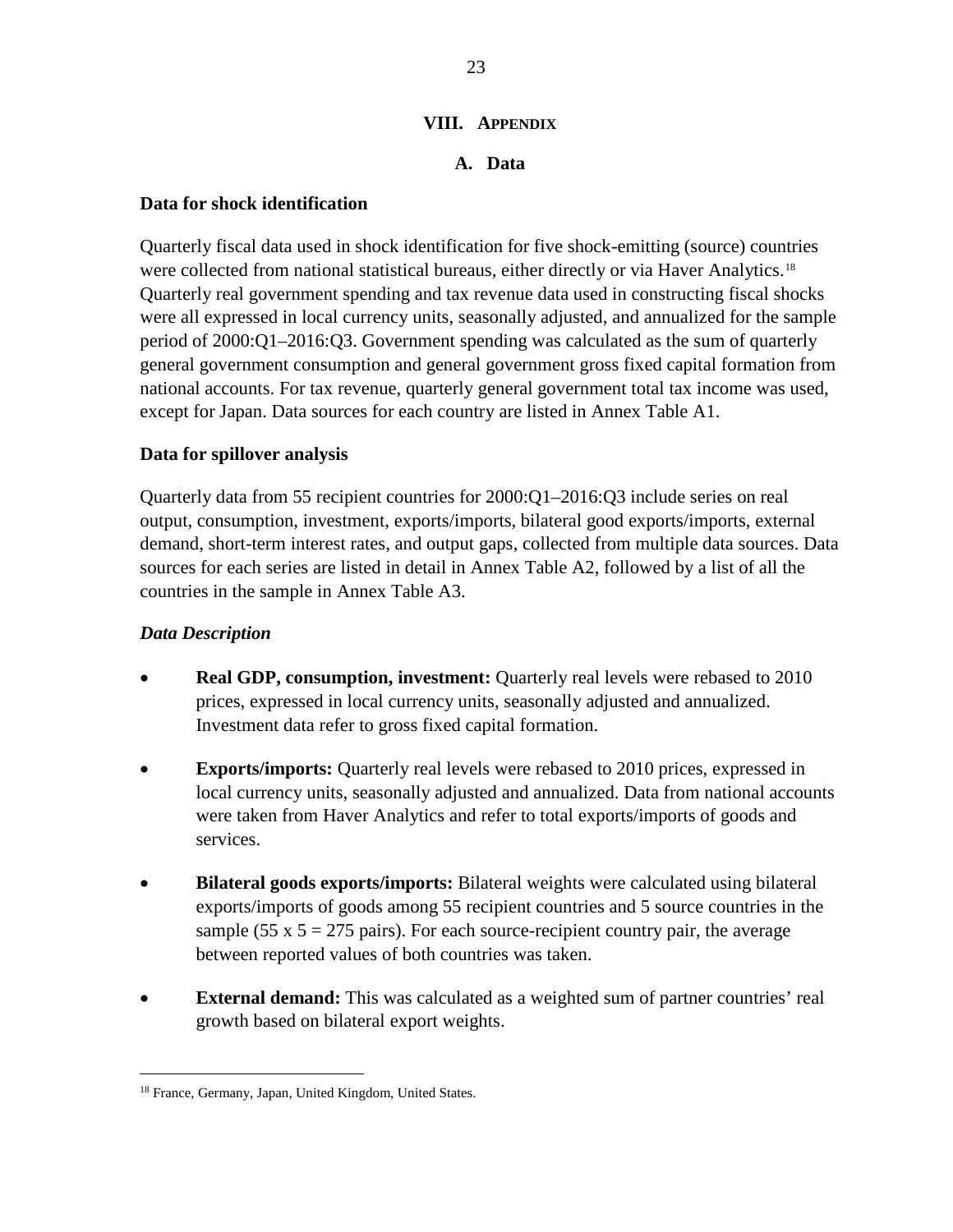- **Short-term interest rate:** The three-month London interbank offered rate (LIBOR) and three-month Treasury bill rate were used. For more comprehensive country and historical coverage, policy, deposit, and target rates were used where three-month LIBOR and Treasury bill data were not available.
- **Output gap:** The quarterly output gap was first calculated as the gap between real output and potential output, estimated by the Hodrick-Prescott filter. Then, to reconcile any potential difference between the estimated output gap and annual output gap numbers published in the IMF's *World Economic Outlook* (WEO), the Denton proportional benchmarking method was used. This method both preserved the seasonality observed from quarterly estimated output gap series and matched the data published in the WEO when converted to annual basis.

Before entering the regressions, variables with notable trends over the sample period were detrended using country-specific linear trends.<sup>[19](#page-24-0)</sup> In addition, outliers were removed; that is, observations with quarter-over-quarter GDP growth rates higher than 10 percent or lower than –10 percent in any given quarter (very few observations).

<span id="page-24-0"></span><sup>&</sup>lt;sup>19</sup> Empirical estimates of spillovers are robust to an alternative specification in which variables with trends are not detrended.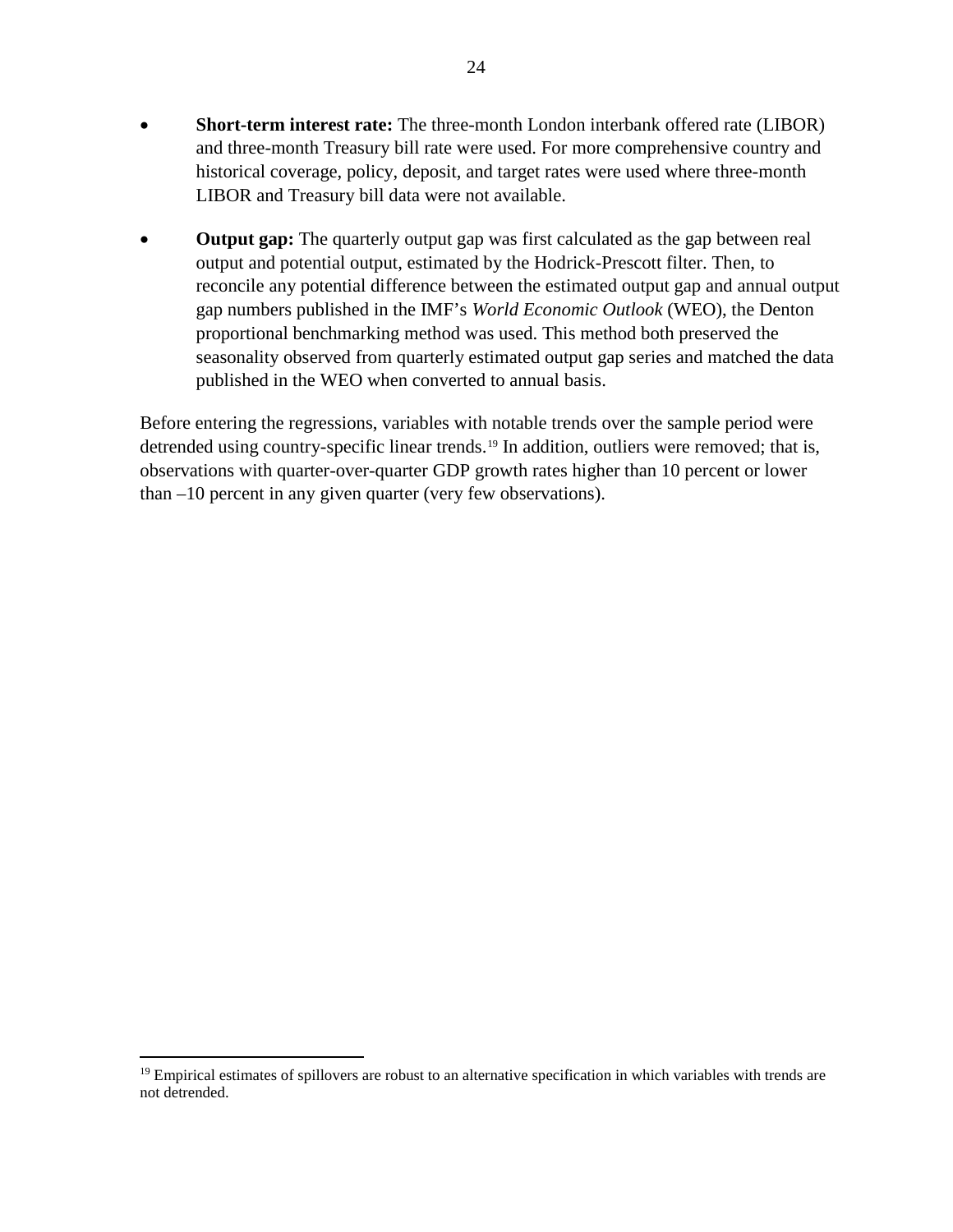#### **Annex Table A1. Data Sources for Quarterly Fiscal Data by Source Country**

| Country              | <b>Fiscal Data</b>       | <b>Data Source</b>         | <b>Seasonal Adjustment</b> | <b>Note</b>                      |
|----------------------|--------------------------|----------------------------|----------------------------|----------------------------------|
| France               | Government spending      | Eurostat <sup>1</sup>      | SWDA by source             | Sum of government final          |
|                      |                          |                            |                            | consumption and GFCF             |
|                      | Tax revenue              | Eurostat <sup>1</sup>      | SWDA by source             | Current taxes on income          |
|                      |                          |                            |                            | and wealth, excluding            |
|                      |                          |                            |                            | social contributions             |
| Germany              | Government spending      | Deutsche Bundesbank        | SWDA by source             | Sum of government final          |
|                      |                          |                            |                            | consumption and GFCF             |
|                      | Tax revenue              | Eurostat <sup>1</sup>      |                            |                                  |
| Japan                | Government spending      | Cabinet Office of Japan    | SAAR by source             | Sum of government final          |
|                      |                          |                            |                            | consumption and GFCF             |
|                      | Government total revenue | Ministry of Finance and    | X-12-ARIMA by IMF          | <b>Extrapolated using Denton</b> |
|                      |                          | <b>Cabinet Office</b>      | staff                      | method                           |
| United Kingdom       | Government spending      | <b>Office for National</b> | Seasonally adjusted by     | Sum of government final          |
|                      |                          | <b>Statistics</b>          | source                     | consumption and GFCF             |
|                      | Tax revenue              | Eurostat <sup>1</sup>      |                            |                                  |
| <b>United States</b> | Government spending      | U.S. Bureau of Economic    | Seasonally adjusted by     | Sum of government final          |
|                      |                          | Analysis                   | source                     | consumption and GFCF             |
|                      | Tax revenue              | U.S. Bureau of Economic    | Seasonally adjusted by     |                                  |
|                      |                          | Analysis                   | source                     |                                  |

Source: IMF staff compilation.

Note: For government spending, nominal levels were deflated using the GDP deflator if real levels were not directly available from the source. For tax revenue (total revenue for Japan), real levels were calculated by deflating nominal levels using each country's GDP deflator. GFCF = gross fixed capital formation; SAAR = seasonally adjusted and annualized data; SWDA = seasonally and working-day adjusted data; X-12-ARIMA = U.S. Census Bureau software package for seasonal adjustment.

<sup>1</sup>Quarterly nonfinancial accounts for general government database from Eurostat.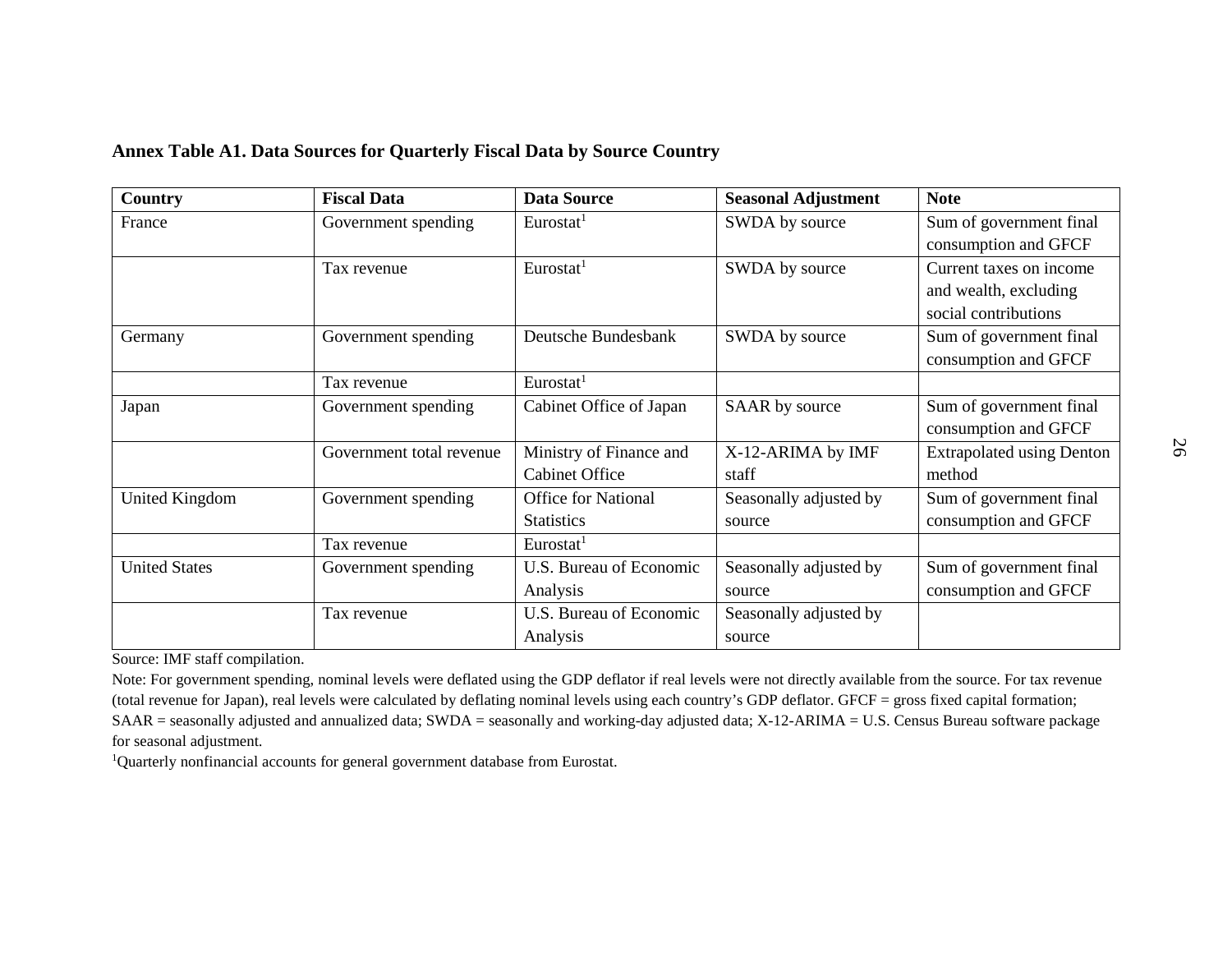|  |  |  |  |  |  |  | <b>Annex Table A2. Data Sources for Recipient Countries</b> |
|--|--|--|--|--|--|--|-------------------------------------------------------------|
|--|--|--|--|--|--|--|-------------------------------------------------------------|

| <b>Series</b>              | <b>Data Sources</b>          | <b>Estimation</b>          | <b>Countries Missing</b> | <b>Note</b>                |
|----------------------------|------------------------------|----------------------------|--------------------------|----------------------------|
|                            |                              |                            | Data                     |                            |
| <b>Real Output</b>         | <b>WEO</b> ; Haver Analytics | Rebased to 2010;           | None in the sample       | Seasonally adjusted,       |
|                            |                              | deflated using GDP         |                          | annualized, in national    |
|                            |                              | deflator                   |                          | currency                   |
| Real Consumption,          | <b>Haver Analytics</b>       | Rebased to 2010;           | Vietnam                  | Seasonally adjusted,       |
| Investment, Exports,       |                              | deflated using             |                          | annualized, in national    |
| Imports                    |                              | respective deflators for   |                          | currency; data from        |
|                            |                              | each country and           |                          | national accounts          |
|                            |                              | variable                   |                          |                            |
| <b>Bilateral Goods</b>     | <b>DOTS</b>                  | Average between values     | None in the sample       | Original data at monthly   |
| Exports/Imports            |                              | reported by the reporter   |                          | frequency, aggregated      |
|                            |                              | and partner countries      |                          | by sum                     |
| <b>External Demand</b>     | WEO; DOTS; Haver             | Export-weighted sum of     | None in the sample       | Seasonally adjusted,       |
|                            | Analytics                    | partner countries' real    |                          | quarter over quarter       |
|                            |                              | GDP growth                 |                          | growth, log difference,    |
|                            |                              |                            |                          | percent                    |
| <b>Short-Term Monetary</b> | <b>Bloomberg Finance</b>     | Three-month LIBOR,         | Cyprus, Estonia,         | Policy rate, deposit rate, |
| Policy Rate                | L.P.; Haver Analytics        | three-month Treasury       | Luxembourg, Slovak       | target rate used where     |
|                            |                              | bill rate, where available | Republic, Uruguay        | LIBOR and treasury bill    |
|                            |                              |                            |                          | rates were not available   |
| <b>Output Gap</b>          | <b>WEO</b> ; Haver Analytics | Gap between real output    | None in the sample       | Denton method used to      |
|                            |                              | and potential output       |                          | match annual output gap    |
|                            |                              | estimated by HP filter     |                          | numbers in WEO             |

Source: IMF staff compilation.

Note: DOTS = IMF, *Direction of Trade Statistics*; HP = Hodrick-Prescott; LIBOR = London interbank offered rate; WEO = IMF, *World Economic Outlook*.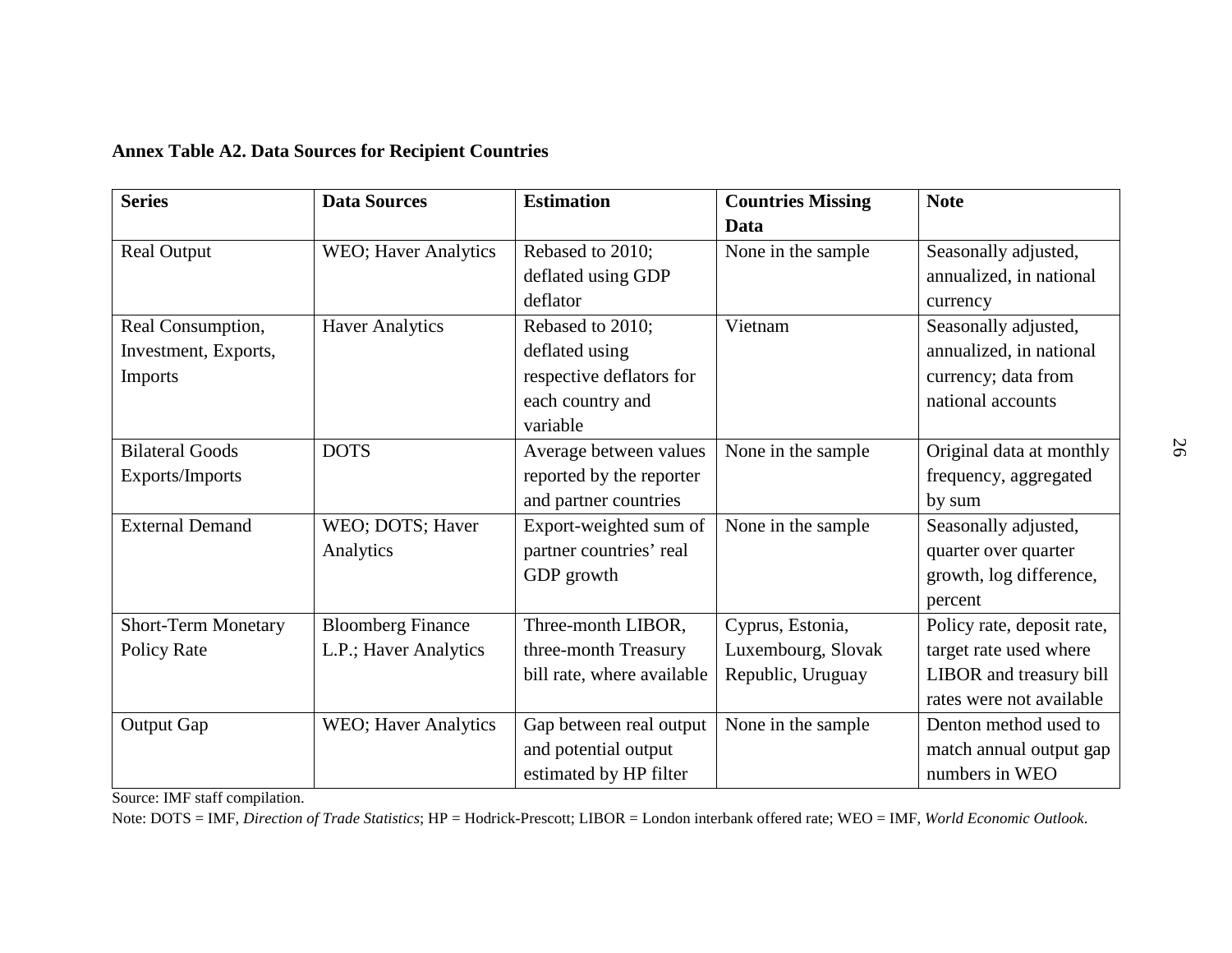| <b>Region</b> | <b>Countries (55 total)</b>                                                   |
|---------------|-------------------------------------------------------------------------------|
| Africa        | South Africa                                                                  |
| Americas      | Argentina, Brazil, Canada, Chile, Colombia, Costa Rica, Mexico, Peru,         |
|               | United States,* Uruguay                                                       |
| Asia          | Australia, China, India, Indonesia, Japan,* Korea, Malaysia, New Zealand,     |
|               | Philippines, Thailand, Vietnam                                                |
| Europe        | Austria, Belgium, Bulgaria, Croatia, Cyprus, Czech Republic, Denmark,         |
|               | Estonia, Finland, France,* Germany,* Greece, Hungary, Ireland, Israel, Italy, |
|               | Latvia, Lithuania, Luxembourg, Malta, Netherlands, Norway, Poland,            |
|               | Portugal, Romania, Russia, Slovak Republic, Slovenia, Spain, Sweden,          |
|               | Switzerland, Turkey, United Kingdom*                                          |

#### **Annex Table A3. Recipient Countries in Sample**

Source: IMF staff compilation.

\*Shock-emitting (source) country. Source country is excluded from the set of recipient countries when analyzing fiscal shocks from the same source.

#### **B. Fiscal shock identification**

<span id="page-27-0"></span>*This appendix provides a brief overview of the SVAR shock identification methodology of Blanchard and Perotti (2002) as applied in this paper.*

#### <span id="page-27-1"></span>**VAR specification**

The identification of shocks under this methodology involves estimating the following VAR specification:

$$
Y_t = A(L, q)Y_{t-1} + U_t
$$

where  $Y_t \equiv [T_t, G_t, X_t]'$  is a vector containing the values of quarterly taxes, spending, and GDP (all in logs of real, per capita terms),  $A(L, q)$  is a 4-quarter distributed lag polynomial, and  $U_t \equiv [t_t, g_t, x_t]'$  is the corresponding vector of reduced-form residuals. We can write:

$$
t_{t} = a_{1}x_{t} + a_{2}e_{t}^{g} + e_{t}^{t}
$$
 (B.2)  
\n
$$
g_{t} = b_{1}x_{t} + b_{2}e_{t}^{t} + e_{t}^{g}
$$
 (B.3)  
\n
$$
x_{t} = c_{1}t_{t} + c_{2}g_{t} + e_{t}^{x}
$$
 (B.4)

where  $e_t^t$ ,  $e_t^g$ ,  $e_t^x$  are the mutually uncorrelated structural shocks that we want to recover. For example, equation (B.2) says that unexpected movements in taxes can be due to response to unexpected movements in GDP and response to structural shocks to spending or taxes.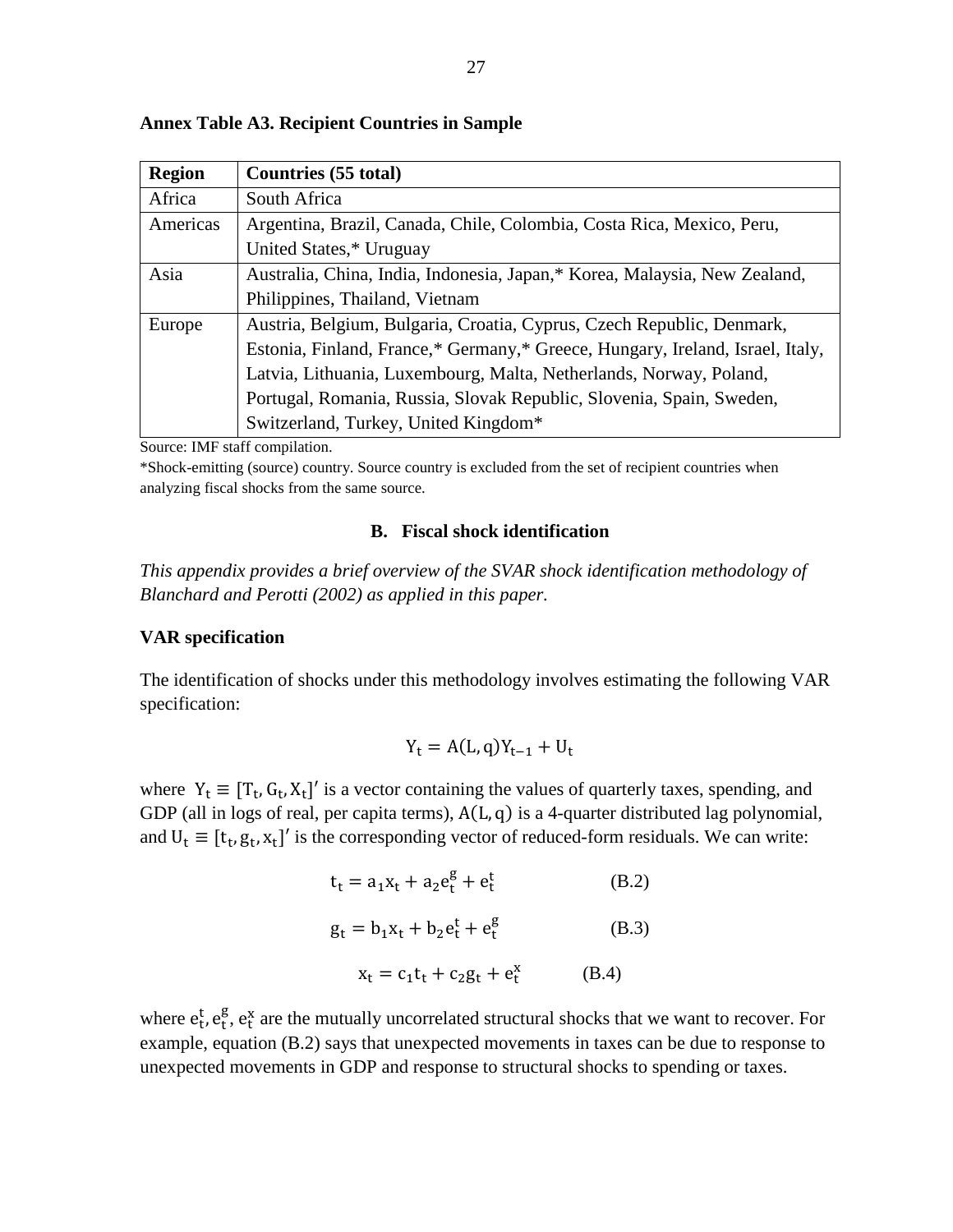#### <span id="page-28-0"></span>**Identification**

The identification follows three steps:

- The effects of activity on taxes and government spending—captured by the coefficients  $a_1$  and  $b_1$ —consist of two channels: (i) the automatic responses of these fiscal variables to activity under existing fiscal policy rules, and (ii) discretionary policy change in response to unexpected shocks to activity. The key identifying assumption is that the second channel does not operate with the use of quarterly data due to decision lags (i.e. it takes time for policymakers to realize a shock to GDP and make spending/tax decisions in response). In addition, there is no evidence of any automatic response of spending to activity, and thus  $b_1 = 0$ . For taxes, the automatic response of tax revenues to activity can be calibrated using the empirically-estimated elasticity of tax revenues with respect to output (or `tax elasticity', see further below), pinning down  $a_1$  coefficient.
- With  $a_1$  and  $b_1$  pinned down, construct the cyclically-adjusted reduced form tax and spending residuals,  $t'_t \equiv t_t - a_1x_t$  and  $g'_t \equiv g_t - b_1x_t = g_t$ , which can be used as instruments to estimate  $c_1$  and  $c_2$  in a regression of  $x_t$  on  $t_t$  and  $g_t$  since they are not correlated with  $e_t^x$ .
- The remaining parameters,  $a_2$  and  $b_2$ , can be estimated under two alternative assumptions: (i) assuming  $a_2 = 0$  (taxes do not respond to spending) and estimating  $b_2$ , or (ii) assuming  $b_2 = 0$  (spending does not respond to taxes) and estimating  $a_2$ . Both give similar results.

While the identified structural shocks are not very sensitive to the value of tax elasticity used, the domestic tax multiplier is. Blanchard and Perotti (2002) use data on institutional characteristics of the tax system in the US to estimate the elasticity at quarterly frequency, obtaining the number 2.08. Their estimate of the domestic tax multiplier after 8 quarters is 0.72/1.32 depending on the VAR specification. Caldara and Kamps (2012) show that the size of the fiscal multiplier increases in the size of the elasticity, suggesting that careful calibration of this value is important to correctly estimate the size of the multiplier. Mertens and Ravn (2014) propose a new methodology – proxy SVAR, which integrates shocks identified from a narrative approach, such as for example Romer and Romer (2010), into the standard SVAR framework – that allows estimating the size of the elasticity rather than directly assuming it, and find that the underlying value of the elasticity is 3.13 rather than 2.08 for the US. This higher elasticity value reconciles the size of the domestic multiplier typically obtained from structural VARs with the estimates obtained using narrative shocks, where the latter is typically higher.

To estimate the tax elasticities in the five source countries, we follow Mertens and Ravn (2014) and use information on other measures of tax shocks.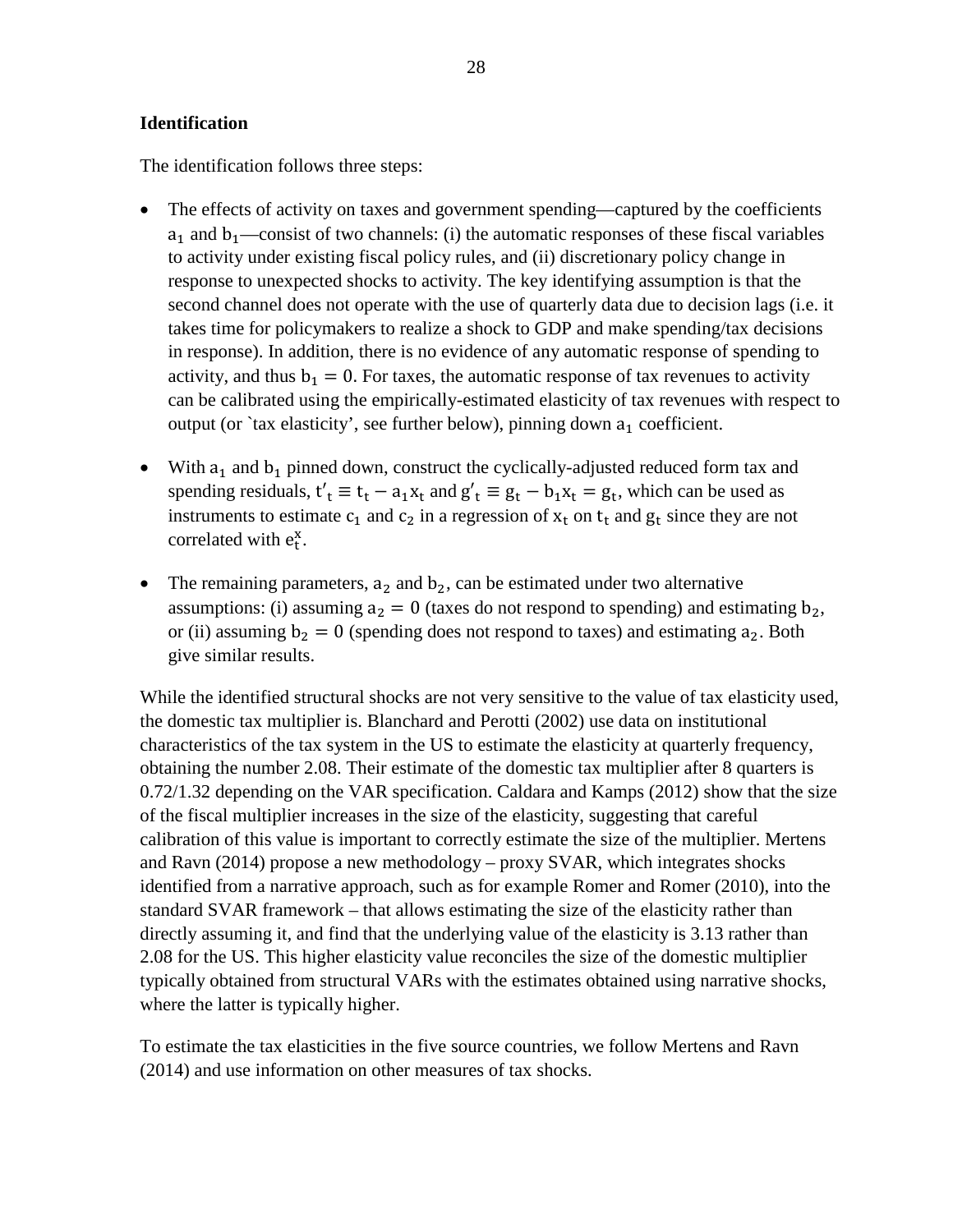- *United States*. We use the value of 3.13, which comes from Mertens and Ravn (2014) analysis based on Romer and Romer (2010) shocks and quarterly data.
- *United Kingdom.* Cloyne (2013) estimates this elasticity for the UK using a new quarterly dataset of narrative tax shocks and arrives at the value of 1.61, which we use in our analysis.
- *Germany, France, Japan*. For these countries, elasticity estimates are not readily available from the literature, therefore we estimate the elasticity values ourselves. The data on narrative shocks, which could be used in a proxy SVAR, for these countries is scarce. The only available narrative dataset, DeVries and others (2011), has annual frequency and includes only fiscal consolidations, thus not fully capturing all possible tax shocks. Instead, we use the forecast error shocks to complement the SVAR and recover the elasticity estimates. These shocks capture unanticipated tax changes based on OECD forecasts.[20](#page-29-1) The sample for each country is based on availability of forecast error shocks. The resulting values of elasticities vary depending on the exact VAR specification (trend, dummies), and we chose a specific value within the obtained range. The values are 0.7 for Germany, 1.8 for France, and 1.3 for Japan.

# **C. Robustness to inclusion of additional control variables**

<span id="page-29-0"></span>Baseline results are also robust to the inclusion of additional control variables.

- First, we use the short-term interest rate to control for the stance of recipient-country monetary policy, and the output gap and unemployment rate as measures of slack in recipients. Dynamic responses are presented in Figures C.1-C.3 and confirm that additional control variables do not materially change the baseline results.
- Controlling for domestic fiscal policies in the baseline specification is another important robustness check, however estimating fiscal shocks for 55 recipient economies at quarterly frequency is infeasible because quarterly fiscal data is not available for many countries. Since Eurostat provides fiscal data at quarterly frequency for European countries, we conduct a robustness check for this sub-sample where we control for changes in primary balances (as a percent of GDP) to proxy for the stance of recipientcountry fiscal policy. Since this robustness check is done on a limited sample (European union), we select Germany and France as source countries for this exercise, since shocks from these countries are most relevant for Europe. We find that the results of this robustness check are almost identical to a baseline which omits the stance of recipientcountry fiscal policy (Figure C.4).

<span id="page-29-1"></span><sup>&</sup>lt;sup>20</sup> One potential drawback of using these shocks is that they are only available at annual frequency, meaning that the elasticity should be recovered from a VAR specified on annual data and might not be a good measure for quarterly elasticity. Another potential problem is that forecast error shocks can only capture unanticipated changes in fiscal variables, while anticipated changes can play an important role as well. However, there is no quarterly measure of shocks available for these three countries, nor a measure of anticipated shocks, that we could use in the estimation.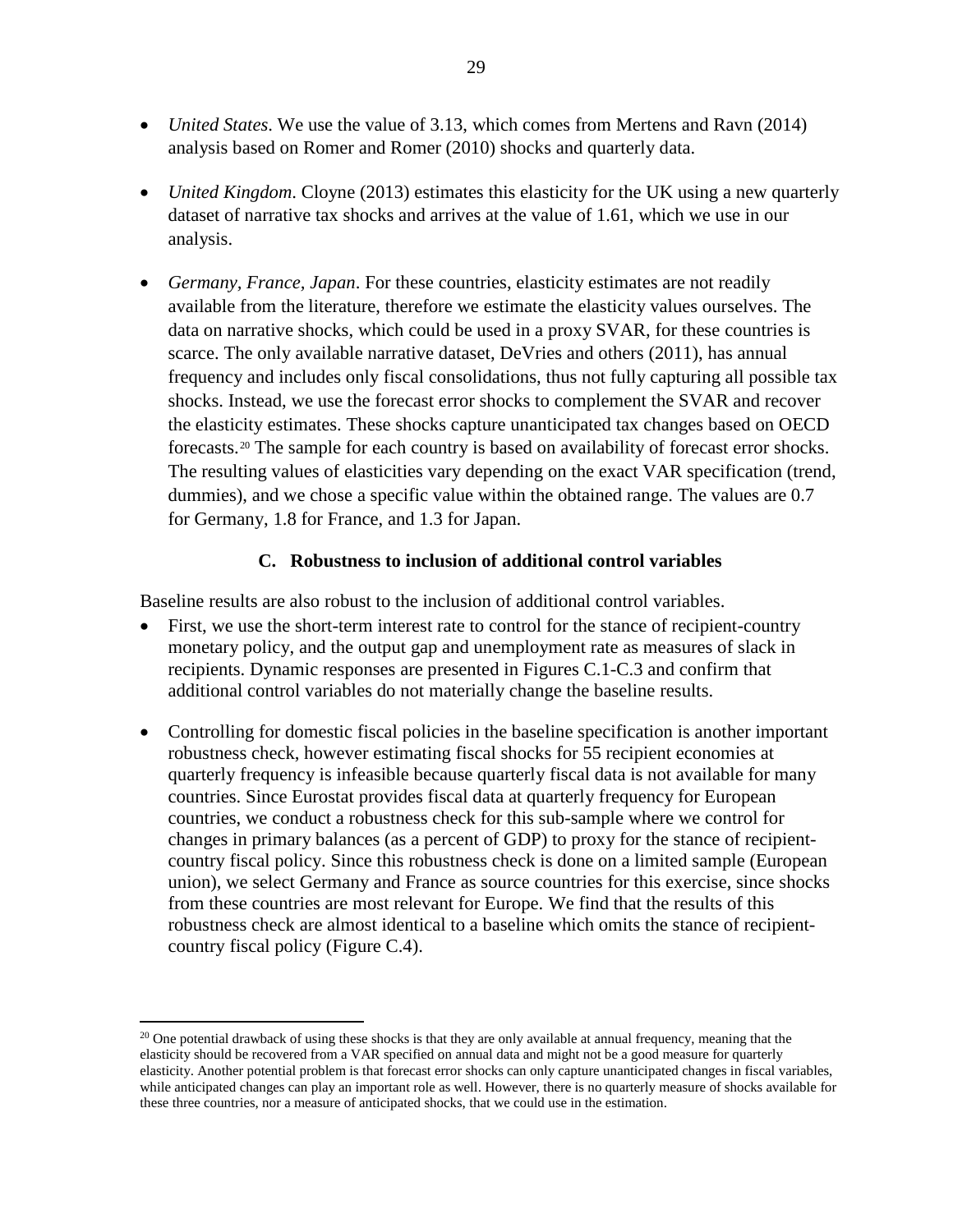

Note:  $t = 0$  is the quarter of respective shocks. Solid blue lines denote the baseline response to respective shocks using local projection method; dashed lines denote 90 percent confidence bands; and solid orange lines represent the unconditional response to respective shocks. Shocks are normalized to an average 1 percent of GDP across the source countries.



Source: IMF staff calculations.

Note:  $t = 0$  is the quarter of respective shocks. Solid blue lines denote the baseline response to respective shocks using local projection method; dashed lines denote 90 percent confidence bands; and solid orange lines represent the unconditional response to respective shocks. Shocks are normalized to an average 1 percent of GDP across the source countries.